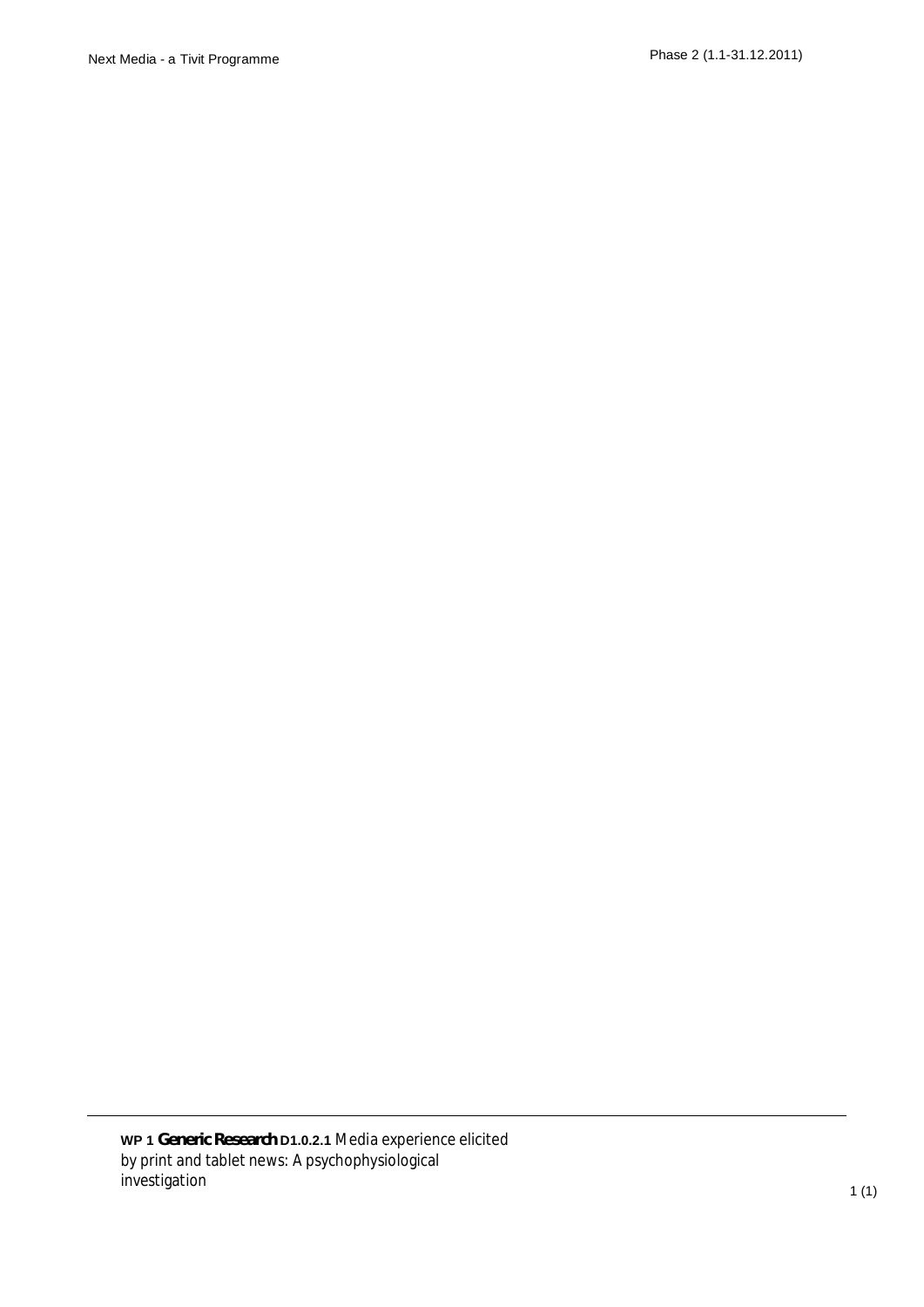# **Media experience elicited by print and tablet news:**

# **A psychophysiological investigation**

Marghescu, D., Salminen, M., & Ravaja, N.

Aalto University

# **Executive summary**

This study focuses on the differences in media experience (MX) determined by type of device used in a news-reading setting. An experiment was conducted in which study participants read the Finland's leading national newspaper in two sessions of 15 minutes each, one on a tablet and the other on the traditional paper.

During the experiments, we obtained three categories of measurements: self-report (questionnaires and interview), physiological (electroencephalography - EEG, electrodermal activity - EDA, facial electromyography - fEMG, and heart rate), and behavioral (video recording). The data were collected after each reading session (digital and print) for (a) the whole reading experience, (b) each page browsed, and (c) each article read. In addition to the data collected during and *post* reading, a background questionnaire was answered online before the experiment in order to collect information about demographics, reading habits and personality of the participants. An interview was also conducted after the experiment to gather data about preferences and the reading experience.

The study is exploratory, because there are not many references that discuss the differences between the two media to be able to formulate hypotheses. A few related works show contradictory results, therefore studying the differences between digital and print newspapers in more detail is important. However, with respect to psychophysiological research there are well established correlates between physiological measurements and psychological constructs such as attention, emotion, and cognitive processes that are expected to be confirmed also in this study; in addition to those, there are a number of intuitive (but not yet proven) associations that we are intending to explore further (for example, between interestingness of a news and alpha power which is an index of approach motivation and attention, or between familiarity of news and different measures of facial electromyography that index positive and negative affect) .

In this paper, we limit the analysis to the data collected from questionnaires, EEG, EDA, and fEMG with regard to the whole media experience in each of the two reading sessions.

# **Abstract**

In this study we compare the media experience elicited by digital and print news reading. The study was conducted as part of a larger project whose focus is on modeling and analysis of media experience. Media experience is a multidimensional and complex concept that can be represented and analyzed at three main levels: (1) meta-level that refers to the societal situation in which media products are used and developed; (2) macro-level that refers to the social interaction between people that is enabled by the use of media; and (3) micro-level that refers to the experience of individuals with media and to the characteristics of the media artifacts (Helle et al. 2011). The present study focuses on the micro-level and for measuring the individual experiences with media we have used self-report (questionnaire) and physiological measurements.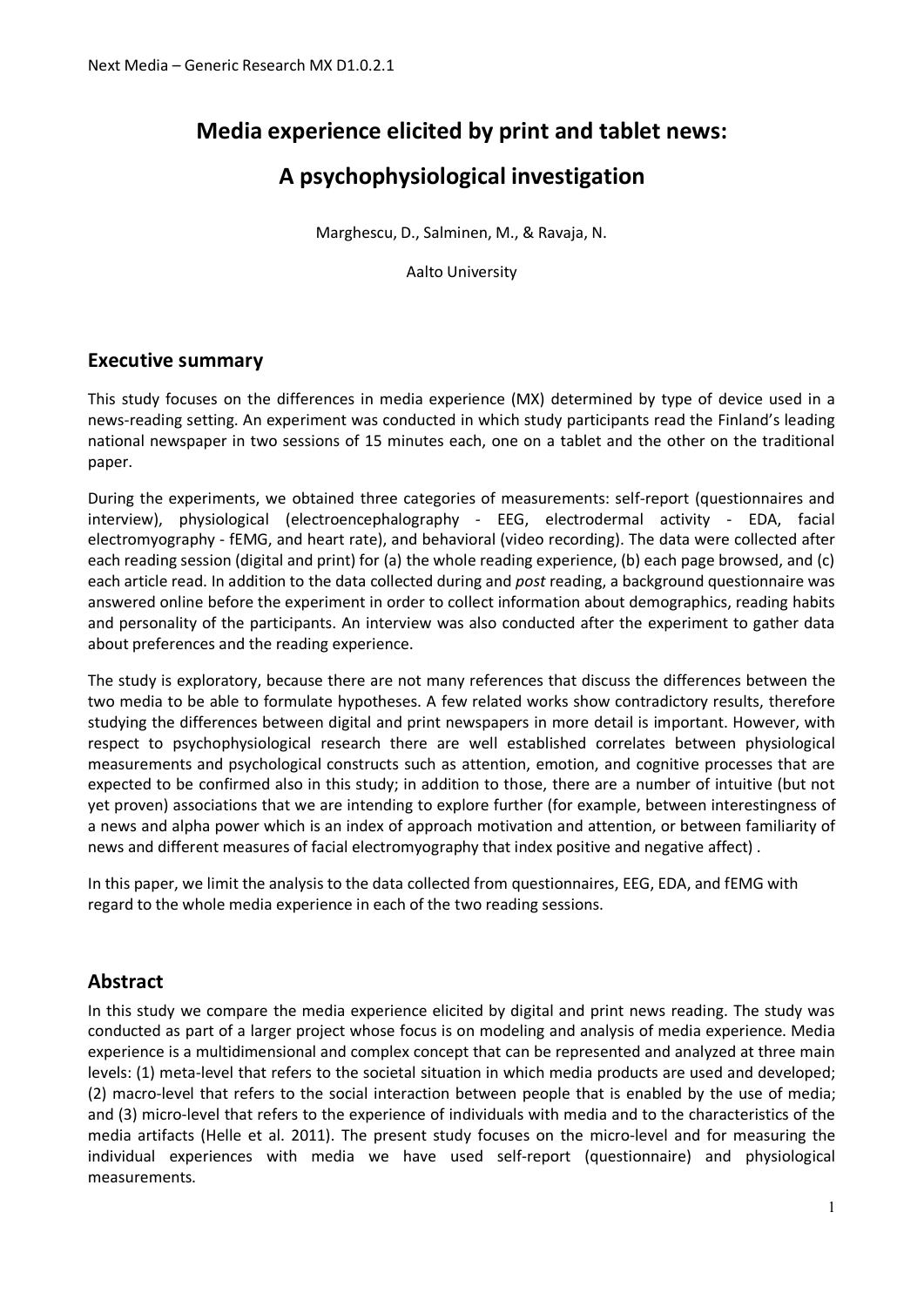We have carried out a number of experiments in 2012 during February, March and April in a laboratory setting where the stimulus material was the Finland's leading national newspaper, Helsingin Sanomat. During the experiment the participants were reading the current issue of the newspaper in a natural way, in two browsing sessions, one on a digital tablet and the other on the traditional print medium. The main findings of the empirical study are that associations between physiological responses such as EEG activity, facial electromyography and EDA on the one hand and psychological constructs such as attention, arousal and valence on the other hand hold also when these measurements are recorded during a less structured task such as the free reading of a newspaper. Moreover, we found that selected self-report measures of media experience such as familiarity, interestingness, hierarchy, interactivity are associated with more objective measures that are recorded during physiological data collection. Last but not least, we observed that there are differences in physiological responses when reading from a digital versus a print medium.

# **1. Introduction**

Media experience (MX) is a multidimensional construct that is ultimately intertwined also with societal situation, economy, and technology. It can be viewed at three main levels of detail: (1) meta-level that refers to the societal situation in which media products are used and developed; (2) macro-level that refers to the social interaction between people that is enabled by the use of media; and (3) micro-level that refers to the experience of individuals with media and to the characteristics of the media artifacts (Helle et al. 2011). As the term "Media Experience" implies, the concept refers fundamentally to *mental experience* including *appraisals* and *evaluations* of the media content and artefacts (e.g., perceived usefulness, understandability, and trustworthiness) and *feeling* states elicited by media (e.g., emotions, spatial presence, playfulness).

At the micro-level, MX is represented by a model with 16 dimensions that reflect different aspects of the experience of the user with a media product. These dimensions categorized into two classes: appraisal and emotional. However, some of the dimensions, such as playfulness, are more difficult to be placed into one of these two categories. Appraisal dimensions are the following: Usefulness, Interestingness Understandability, Trustworthiness, Familiarity, Unexpectedness, Brand experience, Price per value, Interactivity, Usability. The emotional dimensions are Aesthetics and presentational factors, Entertainingness, Playfulness, Spatial presence (in particular Attention allocation), Sensory perception and Emotions (pleasantness, arousal and dominance). A brief description of these dimensions is presented in the Appendix.

With respect to research methods, there are a number of different methodological approaches and measurement techniques (e.g., self-report, psychophysiological assessment, tracking of behavioral indicators of media experience, media ethnography) to assess the different components or dimensions of media experience. Different methodological approaches are optimal for assessing the different components of the media experience model. For example, media ethnography is particularly well suited for studying media practices, whereas continuous psychophysiological recordings are a strong method for acquiring information on the emotional aspects of media experience. An important research question is how the various methods employed in media experience research should be combined in order to get accurate and comprehensive information on media experience.

The present study investigates the MX of users interacting with digital and print newspaper for reading news. The aim of the study is to compare the media experience elicited by digital and print news reading. To this end, we have carried out a number of experiments in 2012 during February, March and April in a laboratory setting where the stimulus material was the Finland's leading national newspaper, Helsingin Sanomat. During the experiments the participants were reading the current issue of the newspaper in a natural way, in two browsing sessions, one on a digital tablet and the other on the traditional print medium. Different types of measurements were collected during the experiment, and in this study we analyze the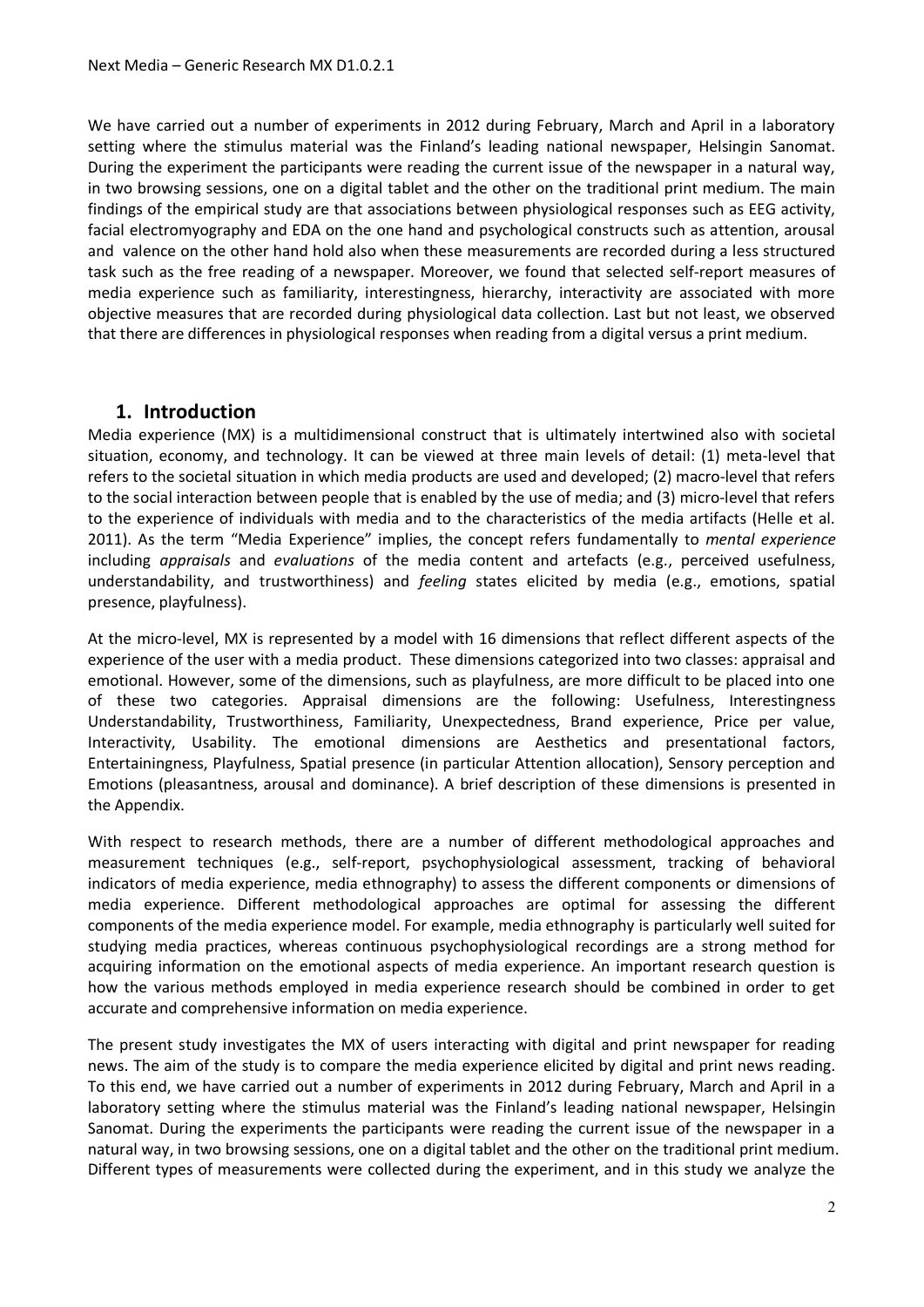physiological and self-report data. In this paper, we try to answer the question: How MX differs between printed newspaper and digital news as assessed by psychophysiological measures and self-report? In addition, we are interested to assess the extent to which psychophysiological measures correlate with selfreport measures of MX (convergent validity).

The motivation for this study is that understanding the differences between print and digital media in MX is of utmost importance (these differences are currently not fully understood). In addition, examining the convergent validity of different MX measures is important so that an integrated, broad view of MX can be attained.

The paper is structured as follows. Section 2 presents related work regarding physiological measurements and their correlates with emotional and appraisal dimensions of media experience. Section 3 describes the methods used for data collection and analysis. Section 4 presents the results of the empirical study. Section 5 concludes the paper. The Appendix presents the short definitions of the MX dimensions and the contents of the questionnaire we developed for measuring MX.

# **2. Related work**

# **2.1. Psychophysiological measurements**

Psychophysiology is a branch of psychology that studies the changes in the activity of the physiological systems caused by the psychological input (Turner 1994). The psychological input can be represented by different cognitive, emotional and behavioral phenomena. These are then studied as to their effects and relationships to physiological systems by observing/measuring, for example, heart rate, electrodermal activity and electroencephalographic activity. Providing that specialized equipment and experience are available, these types of psychophysiological measurements have been found as yielding useful information for assessing media experience in terms of attention and emotion of users.

Psychophysiological measures have some advantages over participants' self-reports of emotions (Ravaja, 2004a). Self-reports typically have to be collected after the experimental session in order not to interfere with it, which makes them prone to the confounding effects of language, memory and cognitive interpretations. Importantly, psychophysiological measures may also reveal subtle emotional responses that are not available to conscious awareness. A potential problem with psychophysiological measures is that they may be related also to other psychological constructs. For example, heart rate can explain changes in both attention and emotion, thus making this measurement difficult to interpret; whereas heart rate accelerates to emotional arousal, it is decelerated by attentional engagement.

#### **2.1.1. Facial electromyography (EMG)**

Facial EMG is a noninvasive method, where the facial muscle activation level is measured by attaching electrodes on specific facial locations, and which is used frequently as a psychophysiological index of positive and negative valences (Lang et al., 1993). There are three muscles whose responses are usually recorded using electromyography: zygomaticus major (lip corner raiser muscle; ZM), corrugator supercilii (brow furrower muscle; CS), and the outer region of the orbicularis oculi (cheek raiser muscle; OO).

# **2.1.2. Electroencephalography (EEG)**

EEG is based on the recording of the electrical activity of the brain with electrodes placed in a special cap (up to 256 electrodes). Typically the EEG signal is analyzed either by 1) studying ERP's (event-related potentials), or by 2) studying oscillatory responses in different frequency bands. The ERP method would require many repetitions of some short duration (typically less than 1 second) stimulus. Thus, we chose to study oscillatory responses during the reading period. With this latter approach, one of the most important indices derived from EEG data is *brain prefrontal asymmetry* that has been used to index emotional valence and motivational direction. Accumulated research suggests that relatively greater left frontal cortical activation is associated with positive activation (PA) and approach motivation, whereas relatively greater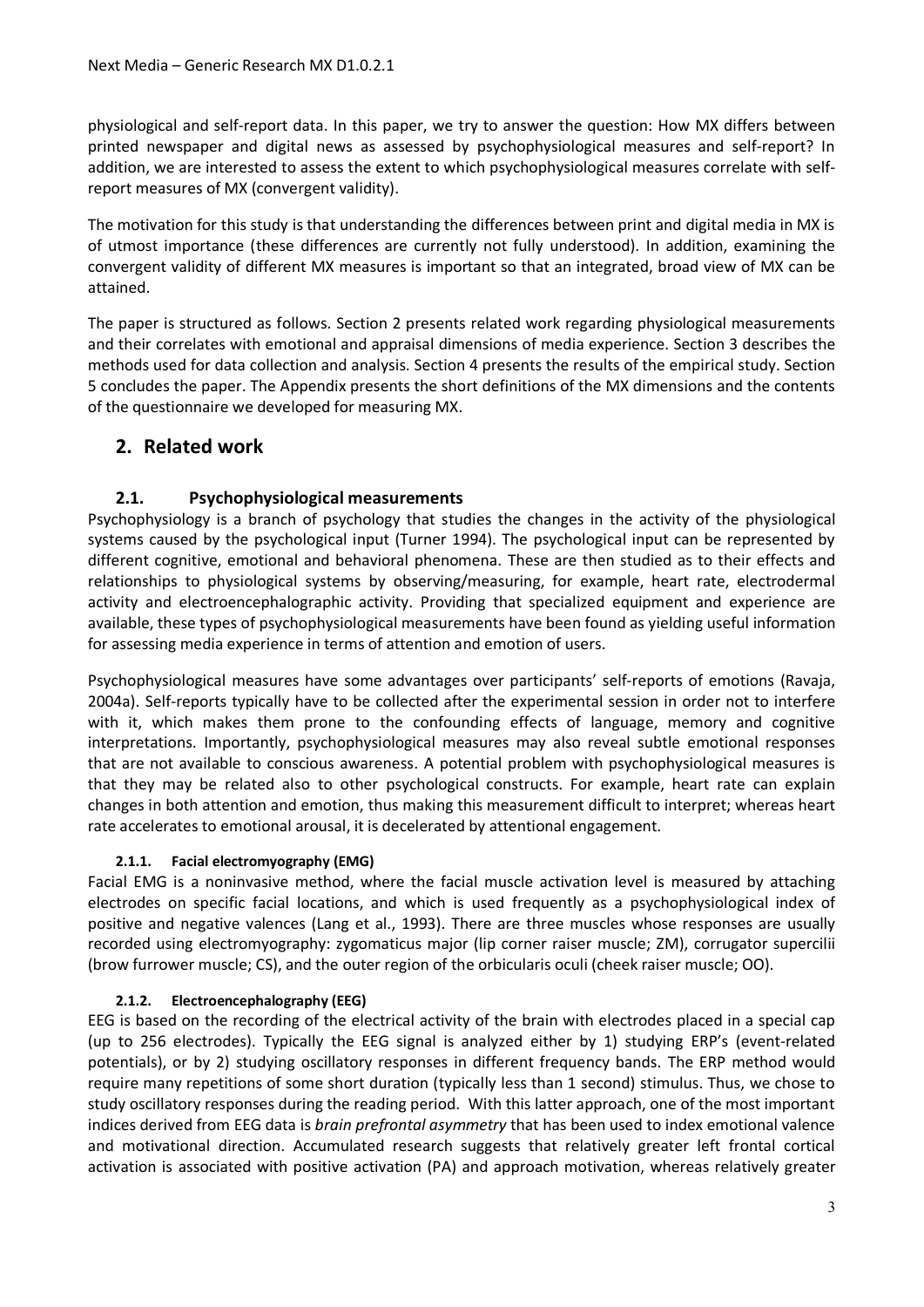right frontal activation is associated with negative activation (NA) and withdrawal motivation. In addition, the so-called *alpha activity* has been found to correlate with attention, emotional arousal, interest and recall (Simons et al. 2003). Alpha wave power is defined as the amplitude of brainwaves in the 8-13 Hz frequency band.

## **2.1.3. Electrodermal activity (EDA)**

EDA measurement is commonly known as skin conductance and it measures changes in the electrical conductance of the skin caused by the level of sweat in the eccrine sweat glands. In contemporary electrodermal research, EDA is usually measured with a constant voltage bridge. For skin conductance measurement, specific electrodes are placed on the palmar side of the second phalanx of the first and second fingers of the nonpreferred hand although other placements are also possible. EDA is frequently monitored to measure the activation of the sympathetic nervous system (Ravaja, 2004a). Consequently, EDA is an excellent index for the physiological component of arousal, and it has been shown to correlate with subjective ratings of arousal (Lang et al., 1993). Specific measures based on EDA can index the occurrence of involuntary attention (see Ravaja, 2004a).

# **2.2. Psychophysiological measurements in media research**

# **2.2.1. Facial EMG**

Facial EMG is frequently used to index *positive and negative valences* as well as *arousal* (Lang et al. 1993; Jäncke, 1994; Ravaja, 2004a). As shown earlier, there are typically three groups of muscles whose activity is recorded in order to measure different types of emotional responses to psychological stimuli: zygomaticus major (ZM), corrugator supercilii (CS) and orbicularis oculi (OO). Increased activities at the ZM and CS regions have been associated with *positive and negative valences*, respectively (Lang et al., 1993; Witvliet & Vrana, 1995). Activation of the outer region of OO region has been associated with *high-arousal positivelyvalenced emotions* (Jäncke, 1994; Ravaja, 2004a). Moreover, increased activity at OO is thought to be involved in the expression of *enjoyment smile and genuine pleasure* (Ekman et al., 1990) and also has been found to discriminate between *positive* and negative or neutral states in picture viewing (e.g., Jäncke 1994). Bradely and Lang (2000) have presented also evidence that the OO muscle has elevated activity for *arousing* versus neutral sounds.

In media research, some studies show similar evidence of the activity at CS and ZM when participants are presented with affective content of films (i.e., dynamic medium compared with still pictures) that supports the associations between facial EMG and negative and positive valence of stimuli, respectively (see Ravaja, 2004a for examples). Similarly, Bolls et al. (2001) show evidence of CS and ZM higher activity when exposed to negative and positive radio ads, respectively.

When studying the effect of more neutral messages as conveyed by financial video news messages on the affective dimensions of valence and arousal, Ravaja et al. (2004) found that corrugator activity was significantly higher during *a priori* negative, compared to positive, messages, but negative and positive messages were not differentiated by zygomatic activity. In addition, OO activity was higher during *a priori* positive messages and high-arousal messages as compared to negative messages and low-arousal messages, respectively. In that experiment the stimuli variation was represented by small reliable differences in the emotional tone of the messages.

A study by Hazlett and Hazlett (1999) compared facial EMG to self-report as a measure of emotional responses to television advertisements containing many emotional cues. They found that facial EMG measures discriminated emotional responses more effectively than self-report. In addition, the facial EMG was more strongly related to *recall* than self-report (although, this association was not convincingly established). Furthermore, peaks in facial EMG responses elicited during the commercial were temporally related to specific emotion-congruent events in the commercial. However, this study demonstrated that a commercial that has a high likability rating can elicit negative emotions (as measured by EMG) related to tension and drama. Therefore, it is not straightforward to conclude on the basis of EMG data which commercial to be selected for publication, because there is some evidence that a good advertisement may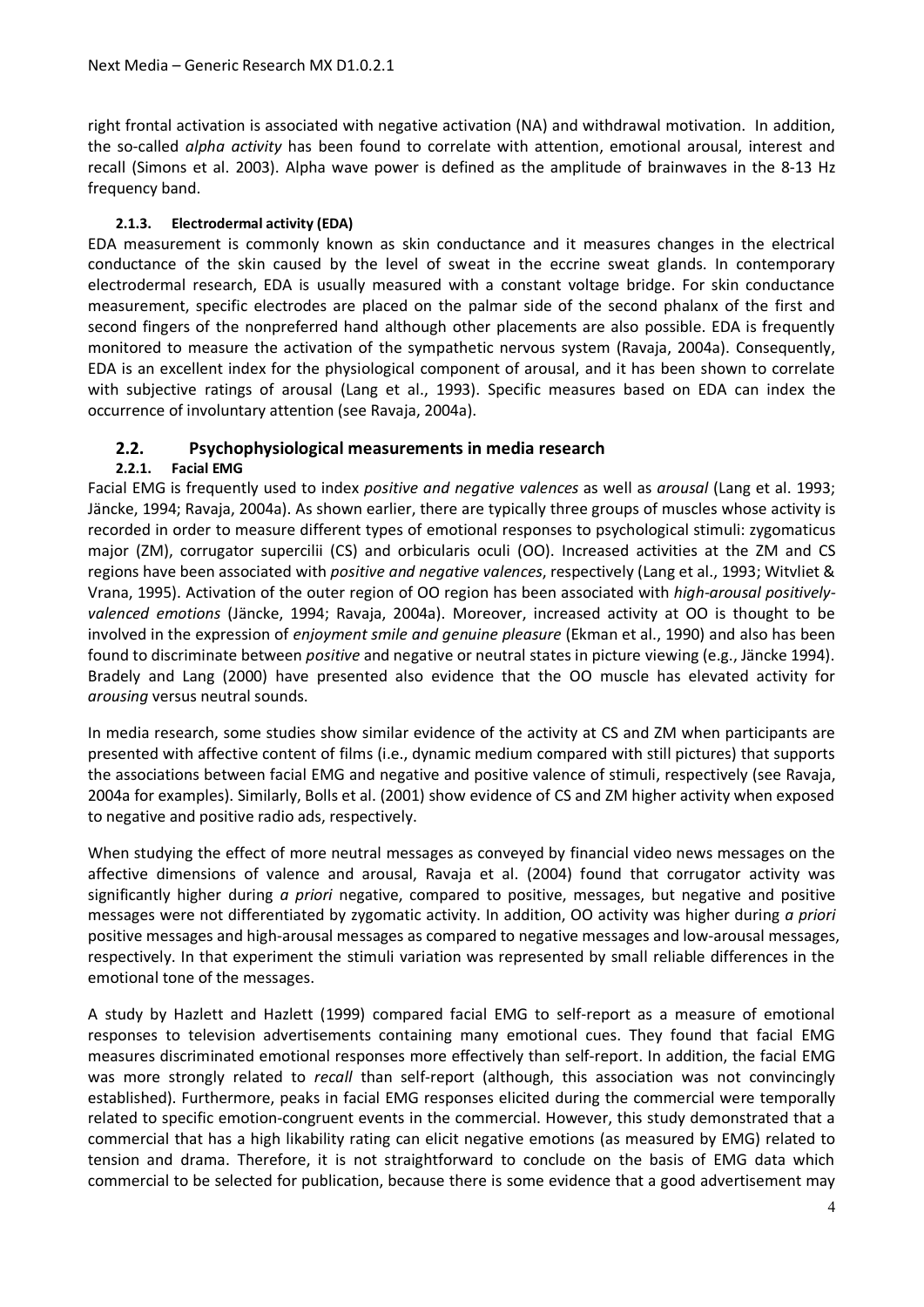elicit a strong overall emotional response, whether positive (indexed by zygomatic activity) or negative (indexed by corrugator activity). Thus relying only on EMG data may not be warranted in many situations; it is possible that a combination of facial EMG and cognitive response analysis resolves some of the problems (Ravaja, 2004a).

The aforementioned studies suggest that corrugator EMG activity can be used as a valid indicator of negative emotional responses in media studies, whereas zygomatic EMG activity should be interpreted with caution as an index of positive emotional responses, especially when the emotional messages are less extreme. As a further caveat, a slight increase in zygomatic activity (e.g., a facial grimace) may also be produced by very unpleasant stimuli (e.g., pictures of mutilated bodies) (Lang et al., 1993).

With regard to OO muscle activity, this is a potentially useful measure of positive emotional responses also during media messages, although OO activity may increase also during high-arousal stimuli (see also Witvliet & Vrana, 1995).

To summarize, the facial EMG measures are useful to index *pleasantness*, and *positive high-arousal emotions*. It is, however, also conceivable that facial EMG can be used to index other media experience dimensions involving emotional components, such as *playfulness* (through enjoyment and pleasantness)*, spatial presence* (when spatial presence is high, emotional content is likely to elicit more extreme positive or negative responses), *usability* (satisfaction elicited by good usability)*, usefulness* (useful media would be expected to elicit stronger positive affect compared to non-useful media), *interestingness* (more interesting content is expected to elicit stronger positive affect compared to uninteresting content), *understandability* (understandable content is expected to elicit more positive affect compared to non-understandable content), *trustworthiness* (media perceived as trustworthy would be expected to elicit more positive emotions compared to untrustworthy media), *brand experience* (good brand experience should be accompanied by positive affect), *perceived price/value* (low price/value should elicit positive affect), and *familiarity* (familiar products may elicit positive affect). The relationship of facial EMG measures with these other dimensions of media experience has, however, not been thoroughly examined and further studies are needed in this area to validate facial EMG as a measure of these dimensions.

#### **2.2.2. EEG**

EEG measures have been found in many studies to correlate with *positive affect* and *approach motivation*. When studying attention and motivation (approach/withdrawal), there are two widely used physiological measures: **frontal EEG asymmetry** and **alpha power**. The measurements of the left frontal cortical activation have been found to correlate with *positive activation* and *approach motivation*, while right frontal cortical activation associates with *negative activation* and *withdrawal motivation*. The alpha power EEG measure correlates inversely with *attention, emotional arousal, interest* and *recall* (Simons et al., 2003; Mulholland, 1978; Appel et al., 1979; Reeves et al., 1985).

Examples of studies that are based on EEG measures to investigate the response of users to different media stimuli are in the domain of television viewing (e.g., Simons et al. (2003) investigated the effect of image motion on users attention when compared to still images), and of TV commercials (e.g., Appel et al. (1979) and Reeves et al. (1985) investigated the relationships between recall and alpha power, while Ohme et al. (2010) applied frontal EEG asymmetry to investigate the effectiveness of TV ads in generating approach motivation).

Given the relationship of frontal EEG asymmetry with positive affect and approach motivation, it would be expected that frontal EEG asymmetry might be able to index the same media experience dimensions as suggested in the case of facial EMG (see above). The established relationship of the EEG alpha power with attention and interest suggests that alpha power can be used to index perceived unexpectedness and interestingness of media stimuli. However, as is the case for facial EMG, further studies are needed to validate EEG-based measures as measures of these other media experience dimensions.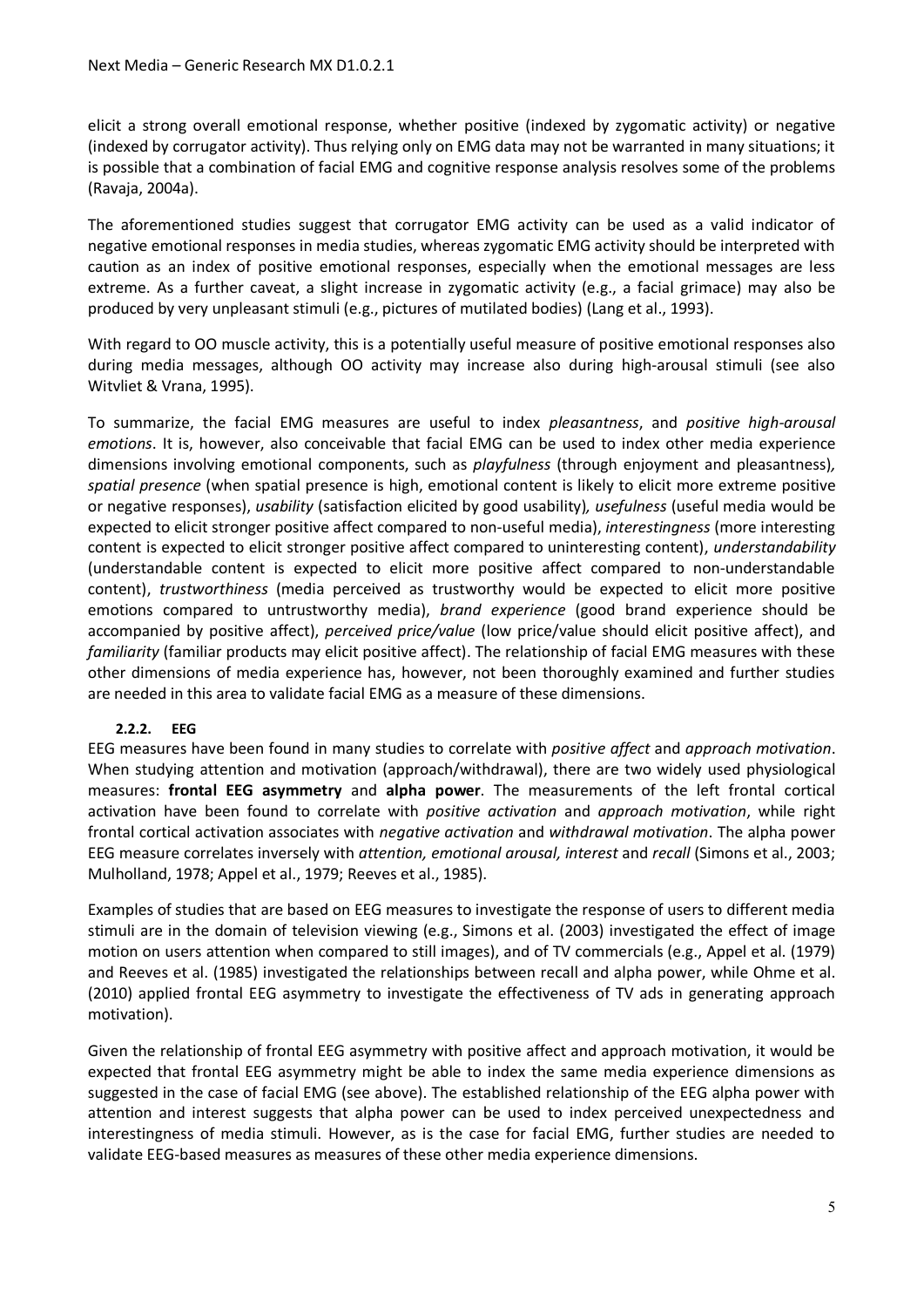#### **2.2.3. EDA**

Based on different conceptual definitions of *arousal*, EDA is an excellent operational description of it. Moreover, empirical studies using the picture-viewing paradigm have also shown that EDA is highly correlated with self-reported emotional arousal (e.g., Lang et al., 1993). Accordingly, arousing pictures of either valence result in increased EDA as compared to low-arousal pictures.

A number of studies have also suggested that EDA is associated with various theoretical constructs of processes such as *activation*, *attention*, and the *task significance* or *affective intensity* of a stimulus as experienced by a subject (Dawson et al., 2000). However, these theoretical constructs do not relate to EDA separately or directly, but in the context of other variables and processes. Therefore, because EDA measures can be associated with many psychological constructs, it is difficult to interpret them in empirical studies, and hence the experiments should be designed carefully. In this respect, to be able to infer the psychological process mediating the resultant electrodermal response, one has to control experimental conditions so that only a single process is varied at a time (e.g., emotional arousal as influenced by emotional tone of the messages). This ensures that the differences in EDA between the conditions are not due to message confounds, but to the specific factor under analysis.

Studies on media have showed increased arousal as indexed by EDA during exposure to television and radio messages with arousing content, television messages with a high rate of cuts and edits, and video messages presented on a large screen (see examples of studies in Ravaja, 2004a). Grabe et al. (2000) found that differences in education level are associated with differences in arousal as measured by EDA and in information encoding (as measured by a verbal recognition test) when people are exposed to messages containing negatively compelling images. Moreover, the same study showed that, in that experimental setting, self-report and psychophysiological measures provided different conclusions. A similar study was conducted by Grabe and Kamhawi (2006) who showed that there are gender differences in processing negative news in terms of skin conductance measures of arousal.

To summarize, EDA measures can be used to index *arousal* and *attention*, as well as *task significance* and *affective intensity*. Thus, EDA can potentially be used to index also other media experience dimensions involving arousal and attention, such as *usability* (poor usability elicits frustration accompanied by increased arousal), *entertainingness* (that are accompanied by relatively high positively-valenced arousal), *spatial presence* (when spatial presence is high, high-arousal content will elicit higher subjective and physiological arousal), *playfulness* (involves at least moderately high arousal), *interestingness* (interesting content elicits higher arousal), *understandability* (non-understandable content elicits frustration and arousal), *brand experience* (good brand experience would be expected to be accompanied by at least moderately high arousal), and *unexpectedness* (unexpectedness may elicit arousal). Also in the case of EDA, validation studies are needed to establish its relationship with some of the experience dimensions, although some of the suggested relationships are quite obvious (e.g., with usability, interestingness, understandability).

#### **2.3. Self-reports**

Self-reported data are collected when one wants to gather information about user's perception of a product or of the interaction with it, or to gather information about the emotional experience of the users such as what the users feel about the product. Self-reported data can be collected both during laboratory sessions of interacting with the product or during live interaction. There are many ways of collecting these kinds of information from users, but the most common techniques are rating scales (e.g., Likert scale, semantic differential scale), lists of attributes to choose or to rank, and open-ended questions.

In psychological studies, emotional dimensions (e.g., valence and arousal) are routinely measured via graphical or textual Likert scales. A common instrument for measuring the emotional response to an event is the self-assessment manikin (SAM). The SAM is a non-verbal pictorial assessment technique that was developed by Lang (1980; Hodes, Cook and Lang, 1985) to directly assess the pleasure (valence), arousal (activation), and dominance (degree of control) in reaction to an object or an event. This instrument has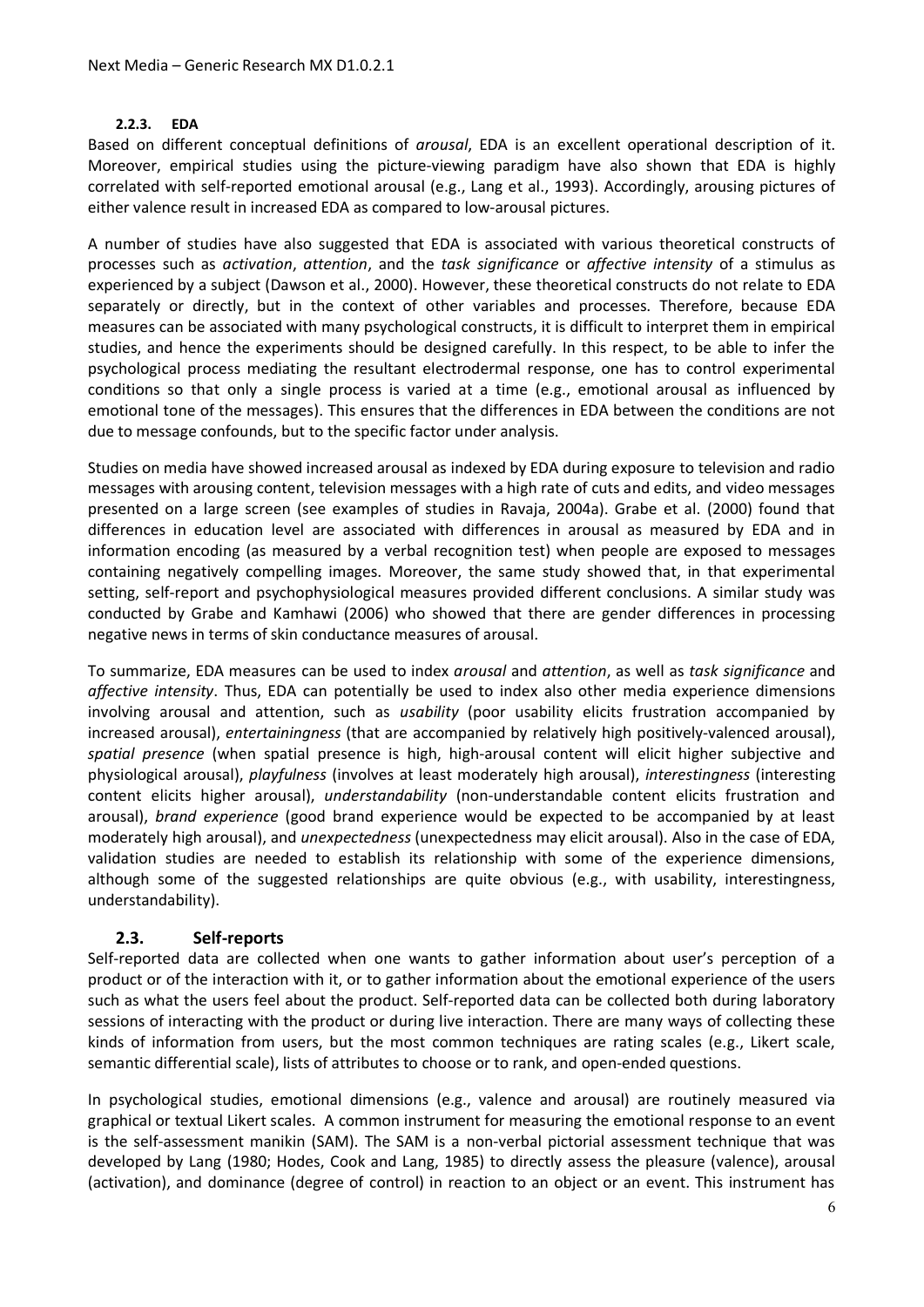been effectively used to measure emotional responses to various stimuli such as pictures, images, sounds, advertisements, and pain. In a commonly used measurement scheme (Lang, 1994), the valence scale consists of nine graphic depictions of human faces ranging from sad to happy expression, whereas arousal scale contains nine graphical characters varying from a calm state to a state of high visceral agitation. Positive and negative activation (PA and NA) are often measured as sum variables of self-rated items such as joyful, enthusiastic and peppy (high PA) or distressed, anxious and fearful (high NA) (e.g., Ravaja 2004b; Watson et al., 1999).

Table 1 summarizes the established and hypothesized correlates of physiological measurements with the feeling and appraisal dimensions. In Appendix, the questionnaire items used to measure the feeling and appraisal dimensions are presented.

|            | Physiological measure<br><b>Established correlates</b> |                           | Hypothesized correlates                                                                         |                                                                                |                                                                                                                                                                                                                                                                                                                                                                                                                                                                                                                                                                                           |
|------------|--------------------------------------------------------|---------------------------|-------------------------------------------------------------------------------------------------|--------------------------------------------------------------------------------|-------------------------------------------------------------------------------------------------------------------------------------------------------------------------------------------------------------------------------------------------------------------------------------------------------------------------------------------------------------------------------------------------------------------------------------------------------------------------------------------------------------------------------------------------------------------------------------------|
| Type       | Sub-type                                               | Value                     | Dimension                                                                                       | Stimula                                                                        |                                                                                                                                                                                                                                                                                                                                                                                                                                                                                                                                                                                           |
| fEMG       | ZM                                                     | High                      | Positive valence                                                                                | Pictures, movie,<br>radio and tv<br>ads, financial                             | Playfulness (through enjoyment and<br>$\bullet$<br>pleasantness)<br>Spatial presence (through positive<br>$\bullet$<br>and negative responses)<br>Usability (positive affect, satisfaction)<br>$\bullet$                                                                                                                                                                                                                                                                                                                                                                                  |
|            | <b>CS</b>                                              | High                      | Negative valence                                                                                | video messages<br>(CS only)                                                    | Interactivity (positive /negative<br>affect)<br>Aesthetics (positive affect)<br>$\bullet$<br>Usefulness (positive affect)<br>$\bullet$<br>Interestingness (positive affect)<br>$\bullet$<br>Understandability (positive affect)<br>$\bullet$                                                                                                                                                                                                                                                                                                                                              |
|            | OO                                                     | High                      | High-arousal<br>positive valence<br>Genuine pleasure<br>Enjoyment smile<br>Positive valence     | Sounds,<br>financial video<br>messages,<br>pictures                            | Trustworthiness (positive affect)<br>$\bullet$<br>Brand experience (positive affect)<br>$\bullet$<br>Perceived price/value (low<br>$\bullet$<br>price/value is associated would<br>positive affect)<br>Familiarity (positive affect)<br>$\bullet$                                                                                                                                                                                                                                                                                                                                         |
|            | Alpha<br>power                                         | High                      | Attention<br><b>Emotional arousal</b><br>Interest<br>Recall                                     | Moving vs. still<br>pictures<br>TV ads                                         |                                                                                                                                                                                                                                                                                                                                                                                                                                                                                                                                                                                           |
| <b>EEG</b> | Frontal<br>asymmetry                                   | Higher<br>on the<br>left  | Positive activation<br>and approach<br>motivation                                               | TV ads                                                                         | Unexpectedness<br>Interestingness<br>$\bullet$<br>All others as with fEMG                                                                                                                                                                                                                                                                                                                                                                                                                                                                                                                 |
|            |                                                        | Higher<br>on the<br>right | Negative activation<br>and withdrawal<br>motivation                                             |                                                                                |                                                                                                                                                                                                                                                                                                                                                                                                                                                                                                                                                                                           |
| <b>EDA</b> | <b>EDA</b>                                             | High                      | <b>Emotional arousal</b><br>Activation<br>Attention<br>Task significance<br>Affective intensity | Pictures<br>TV and radio<br>messages<br>Video messages<br>on a large<br>screen | Usability (poor usability determines<br>$\bullet$<br>frustration and arousal)<br>Interactivity (attention, arousal)<br>$\bullet$<br>Aesthetics (attention, arousal)<br>$\bullet$<br>Entertainingness (high arousal<br>$\bullet$<br>positive valence)<br>Playfulness (high arousal)<br>$\bullet$<br>Spatial presence (higher arousal)<br>$\bullet$<br>Interestingness (higher arousal)<br>$\bullet$<br>Understandability (higher frustration<br>$\bullet$<br>and arousal for non-understandable<br>items)<br>Brand experience (high arousal)<br>Unexpectedness (high arousal)<br>$\bullet$ |

**Table 1. Correlates of the physiological measures with the feeling and appraisal dimensions of MX**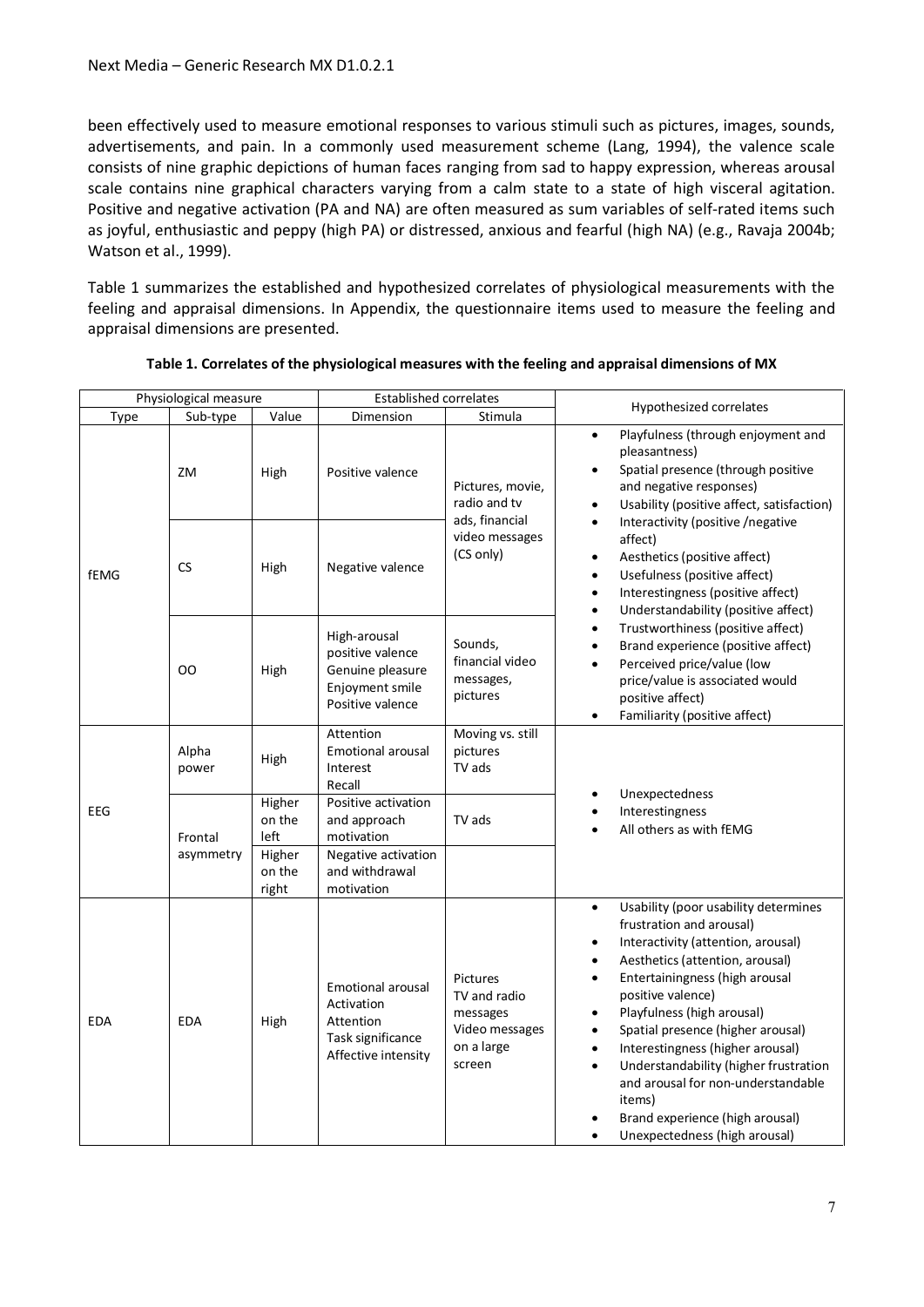# **3. Methods**

For the data collection we set up an experiment where the stimulus material was the main newspaper in Finland, namely Helsingin Sanomat. An iPad tablet was utilized as the digital platform. The design of the experiment was within-subjects; each participant being exposed to two conditions: (1) participants freely browse a (fresh) print version of the newspaper 15 min, and (2) participants freely browse (fresh) digital news messages of the same newspaper for 15 min. The order of the conditions was counterbalanced.

# **3.1. Participants**

Participants were recruited via email by sending invitation letters to student mailing lists. 33 people were selected from those who voluntarily expressed their wish to take part in the study. One participant was later removed from the data analysis because of unreliable data. The participants were instructed upon the experiment not to read the news in the morning of the test. All participants, but one, were students within age range 19-40 (22 women). Regarding the reading characteristics during the experiment, the iPad was seen first in 15 cases. The different issues of the newspaper were covered as follows: Monday (7 cases), Tuesday (5), Wednesday (3), Thursday (6), and Friday (10).

# **3.2. Data collection**

During the experiment, we obtained three categories of measurements: self-report (questionnaires and interview), physiological, and behavioral (video recording). The data was collected after each reading session (digital and print) for (a) the whole reading experience, (b) each page browsed, and (c) each article read. In addition to the data collected post reading, a background questionnaire was answered online before the experiment in order to collect information about demographics, reading habits and personality of the participants. An interview was also conducted after the experiment to gather data about preferences and the reading experience.

#### **Psychophysiological measures**

The following psychophysiological measures were collected during the two reading sessions and during a rest period of 5 minutes. The rest period represents the baseline measurements during which the participants were instructed to look at a fixed point on the front-side wall.

- electroencephalography (EEG; frontal EEG asymmetry and alpha activity to index approach motivation and attention)
- electrodermal activity (EDA; to index emotional arousal)
- facial electromyography (EMG; to index positive and negative emotions)
	- o zygomaticus major
	- o corrugators supercilii
	- o orbicularis oculi
- heart rate (HR; to index emotional arousal and attention)

#### **Self-report measures**

A set of self-report measures were obtained *before* the experiment (for details, see Background questionnaire in Appendix) which includes information about demographics, interest areas, reading habits and personality. After each reading session, self-report measures of MX were obtained (see the MX questionnaire in Appendix) for measuring emotions (e.g., pleasantness and arousal, specific emotional states) and different dimensions of MX which were defined in the project. Both questionnaires (background information and MX evaluation) were implemented in Webropol and administered online. In three (two after removal of one participant data) cases, the participants had to make use of printed questionnaires due to technical problems with the Webropol system.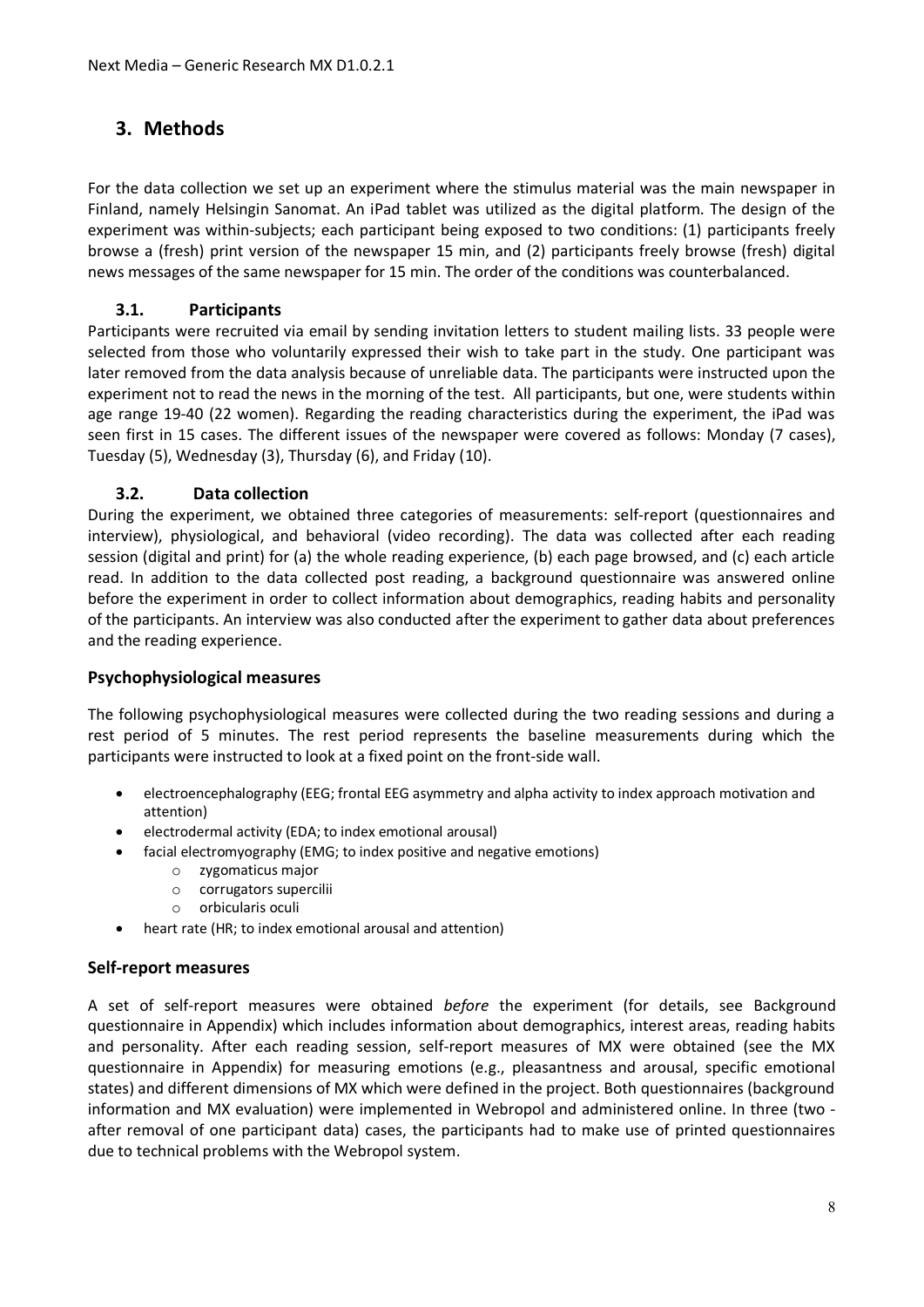#### **Interview**

After the experiment, participants were also interviewed. The topics covered included experiences during reading print and digital news, advantages and disadvantages related to print and digital news (and perceived reasons).

#### **Video recording**

The reading behavior of the participants was video recorded to enable later scoring of their behavior.

#### **3.3. Data analysis**

In this paper, we limit the analysis to the data collected from questionnaires, EEG, EDA and fEMG with regard to the whole media experience in each of the two reading sessions. The self-reported data were aggregated at the level of dimension; the score of one dimension was calculated as the sum of the scores of the items that define the respective dimension, after all scales were standardized so that to represent with 1 the negative answers and with 5 the positive answers.

For the *self-reported data*, we performed at first *Paired samples t-test* analyses to compare the two devices used for reading. Table 2 shows the significant differences between iPad and Print, all differences favoring the Print newspaper (mean scores are greater for Print than for iPad; Table 3).

| <b>Paired Differences</b>                       |            |                  |               |                                                        |            |          |    |          |
|-------------------------------------------------|------------|------------------|---------------|--------------------------------------------------------|------------|----------|----|----------|
|                                                 | Std.       |                  | Std.<br>Error | 95% Confidence<br>Interval of the<br><b>Difference</b> |            |          |    | Sig. (2- |
|                                                 | Mean       | <b>Deviation</b> | Mean          | Lower                                                  | Upper      | t        | df | tailed)  |
| Beauty.iPad - Beauty.Print                      | $-1,25000$ | 2,28600          | ,40411        | $-2.07419$                                             | $-0.42581$ | $-3,093$ | 31 | ,004     |
| AestheticsScale.iPad -<br>AestheticsScale.Print | $-4,28125$ | 6,26941          | 1.10828       | $-6.54161$                                             | $-2.02089$ | $-3,863$ | 31 | ,001     |
| AE.iPad - AE.Print                              | $-4,87500$ | 11,67504         | 2,06387       | $-9.08430$                                             | $-0.66570$ | $-2,362$ | 31 | ,025     |
| Interactivity.iPad - Interactivity.Print        | $-2,50000$ | 6,61864          | 1.17002       | $-4.88628$                                             | $-11372$   | $-2,137$ | 31 | .041     |
| Arousal.iPad - Arousal.Print                    | -.68750    | 1,44663          | ,25573        | $-1.20907$                                             | $-16593$   | $-2,688$ | 31 | .011     |

#### **Table 2. Significant differences in self-reported data using Paired samples t-test**

#### **Table 3. Means of significant dimensions**

| Device | Beauty | Aesthetic Scale | Aesthetic | Interactivity | Arousal     |
|--------|--------|-----------------|-----------|---------------|-------------|
|        |        |                 | dimension |               |             |
| iPad   | 11,19  | 29,66           | 64,78     | 23,91         | 4,53        |
| Print  | 12.44  | 33,94           | 69,66     | 26.41         | ר ה<br>J,ZZ |

For analyzing the *physiological responses*, we have employed *Linear Mixed Models (LMM)* approach. The physiological data were natural-logarithmically transformed before entering into the analysis.

The established and hypothesized relationships of physiological measures with media experience constructs presented in Table 1 and preliminary analyses of psychophysiological data using Paired samples t-test (the physiological measures were averaged over the whole reading time, 15 minutes) informed us about the sets of variables to use in the linear mixed model (LMM) analyses. In the LMM analyses, the data were aggregated at minute-level thus deriving a new variable Epoch with values in [1,15], which was used as a repeated measure.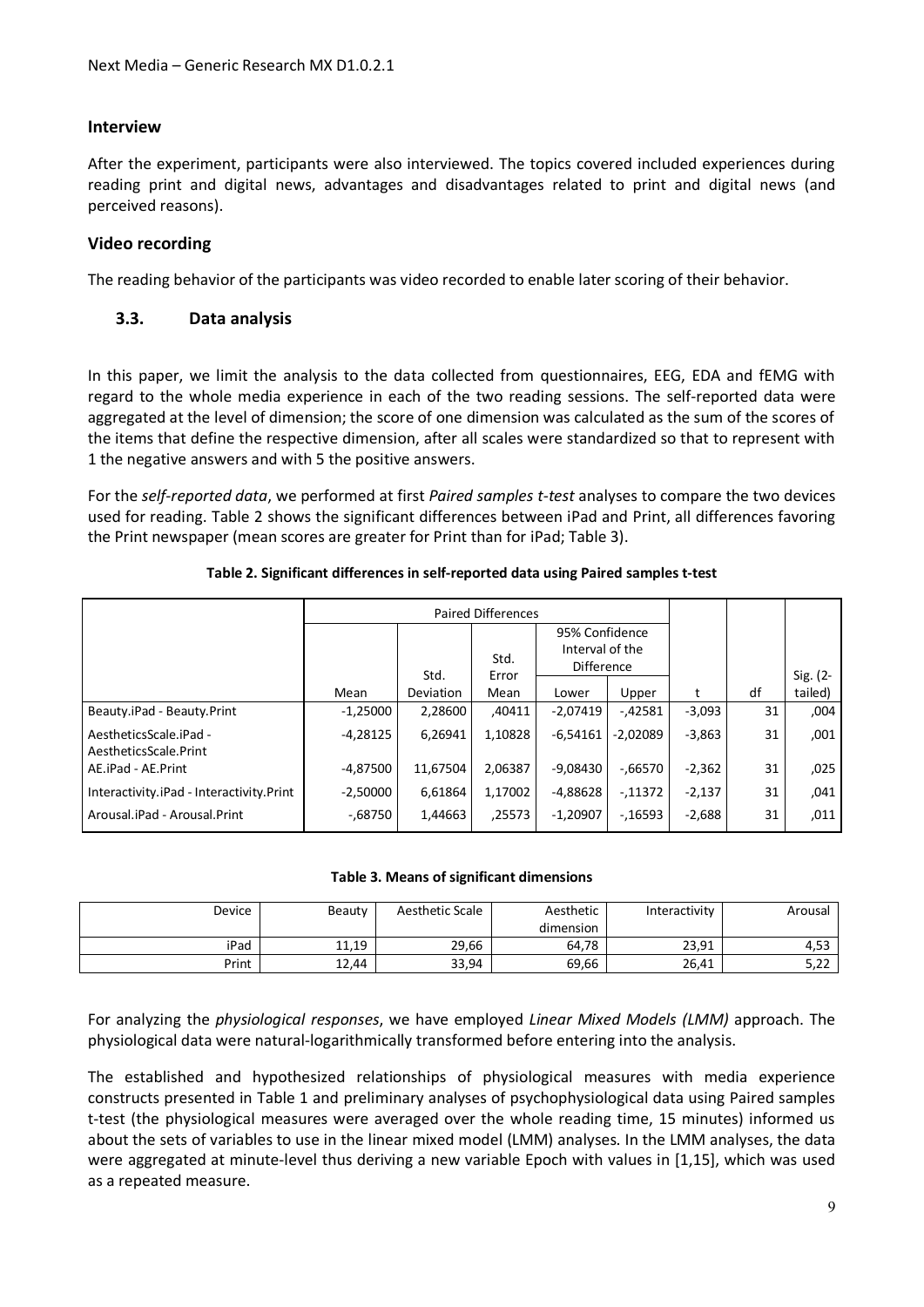All LMM models used Device as factor, and selected MX dimensions as covariates. The dependent variable was in each model one physiological measurement or construct (average value of all EEG measures, frontal asymmetry calculated at F4 and F3 sites, ZM, CS, and EDA, respectively; because of incomplete data – only 22 subjects, we did not use OO in the analysis). All the independent variables were entered as fixed effects, while the random effects were given by Intercept and Subject. The repeated measures were Device and Epoch. The Covariance type for the Repeated measures was set to Diagonal, and for the Random effects, Variance components. In all models, the baseline measurement for the dependent variable was used as a covariate fixed effect.

# **4. Results**

# **4.1. EEG**

#### **4.1.1. Average EEG – alpha power**

An index for engagement and attention was calculated as the *average* of all EEG measurements and observed on the Alpha frequency band (8-13 Hz or 8-12 Hz).

#### *Differences between Print and digital*

Using an LMM model (Figure 1) for comparing the brain activity of users browsing the Digital and Print newspaper, we found that iPad elicited greater attentional engagement (lower alpha power values) compared to a printed newspaper (see Table 4); this might indicate that iPad news were more interesting, but may also suggest that reading news from iPad involved more attentional resources, because the iPad use requires more actions from the user, i.e., with iPad each news message had to be opened for reading.

In addition to alpha power calculated as an average of all EEG electrodes, we calculated an average EEG for other frequency bands (theta low and high, beta low and high, and gamma low; Table 4). Typically, theta (4- 6 Hz) increases during memory processes and alpha (8-12/13 Hz) decreases. However, there are some studies showing that this is true only for phasic responses, and for tonic responses it is *vice versa* (Klimesch, 1999). Beta high frequency (20-30 Hz) and gamma low (30-45 Hz) are higher for iPad, suggesting more attention and higher-level /associative processes when reading iPad. This goes in line with the results from the alpha power analysis (iPad is found to elicit more attentional responses, if we consider alpha to be inversely correlated with attention and cognitive demands).

#### **Figure 1 Average EEG and Device**

| MIXED Avg EEG BY Device WITH Avg EEG Base                                                                        |
|------------------------------------------------------------------------------------------------------------------|
| /CRITERIA=CIN(95) MXITER(100) MXSTEP(10) SCORING(1) SINGULAR(0.000000000001) HCONVERGE(0, ABSOLUTE) LCONVERGE(0, |
| ABSOLUTE) PCONVERGE(0.000001, ABSOLUTE)                                                                          |
| /FIXED=Device Avg EEG Base   SSTYPE(3)                                                                           |
| /METHOD=REML                                                                                                     |
| /RANDOM=INTERCEPT   SUBJECT(Subject) COVTYPE(VC)                                                                 |
| /REPEATED=Device*Epoch   SUBJECT(Subject) COVTYPE(DIAG)                                                          |
| /EMMEANS=TABLES(Device).                                                                                         |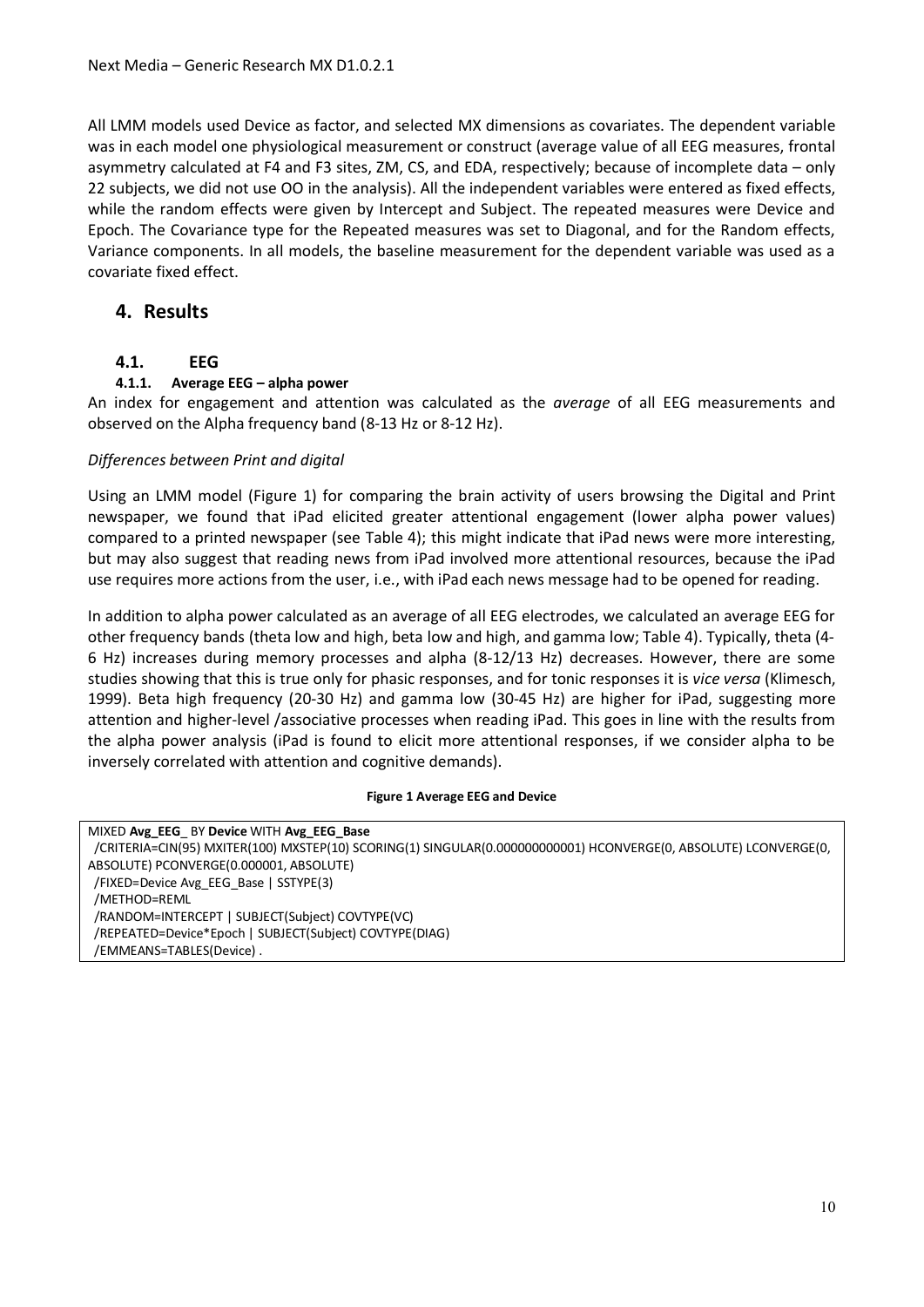| No. | Band name     | Range Hz | Sig. for Device | Mean iPad | <b>Mean Print</b> |
|-----|---------------|----------|-----------------|-----------|-------------------|
| 1   | Theta low     | $4-6$ Hz | 0,002           | 1,474     | 1,511             |
| 2   | Theta high    | $6-8$ Hz | 0,046           | 1,085     | 1,104             |
| 3   | Alpha low     | 8-10Hz   | 0,030           | 0,938     | 0,96              |
| 4   | Alpha broad 1 | $8-12Hz$ | 0,017           | 1,614     | 1,637             |
| 5   | Alpha broad 2 | $8-13Hz$ | 0,000           | 1,959     | 1,99              |
| 6   | Alpha high    | 10-12Hz  | 0,028           | 0,872     | 0,894             |
| 7   | Beta low      | 12-20Hz  | 0,022           | 1,821     | 1,838             |
| 8   | Beta high     | 20-30Hz  | 0,000           | 1,614     | 1,574             |
| 9   | Gamma low     | 30-45Hz  | 0,000           | 1,657     | 1,603             |

|  |  |  |  |  | Table 4. Differences in Average EEG due to Device; EEG measured on different frequency bands |  |
|--|--|--|--|--|----------------------------------------------------------------------------------------------|--|
|--|--|--|--|--|----------------------------------------------------------------------------------------------|--|

Having observed the difference between devices with respect to alpha power (digital reading elicits more attentional resources than Print reading), it is now interesting to investigate what MX dimensions are significantly correlated with the brain activity measured on alpha band or other frequency bands, so that the association with the Device variable remains significant, especially on the alpha band.

#### *Associations between alpha power and low\_arousal, Brand\_experience and Familiarity dimensions*

In a model where *Low Arousal* variables are introduced as *covariates*, as well as *Brand\_experience* and *Familiarity* (Figure 2), we also found that most of the differences due to the Device hold as significant, except for two frequency bands (alpha high and beta low; Table 5). A significantly correlated variable with whole-head EEG activity on all frequency bands, except on alpha high, is low-arousal negative emotion (e.g., boredom; VL\_AL in the table). Its coefficient estimate 0,023 on the alpha broad band (8-13Hz) (Table 6) confirms the fact that for low-arousal negative emotion during reading, the EEG alpha power values are high and therefore attentional engagement decreases. Low-arousal pleasant emotion (VH\_AL) during reading does not have significant associations with the EEG activity in this model.

|  | Figure 2 Average EEG, Device, Low-arousing reading, Brand_experience and Familiarity |  |
|--|--------------------------------------------------------------------------------------|--|
|--|--------------------------------------------------------------------------------------|--|

| MIXED Avg EEG BY Device WITH Avg EEG Base ValenceL ArousalL ValenceH ArousalL Brand experience Familiarity       |
|------------------------------------------------------------------------------------------------------------------|
| /CRITERIA=CIN(95) MXITER(100) MXSTEP(10) SCORING(1) SINGULAR(0.000000000001) HCONVERGE(0, ABSOLUTE) LCONVERGE(0, |
| ABSOLUTE) PCONVERGE(0.000001, ABSOLUTE)                                                                          |
| (FIXED=Device Avg EEG Base ValenceL ArousalL ValenceH ArousalL Brand experience Familiarity   SSTYPE(3)          |
| /METHOD=REML                                                                                                     |
| /RANDOM=INTERCEPT   SUBJECT(Subject) COVTYPE(VC)                                                                 |
| /REPEATED=Device*Epoch   SUBJECT(Subject) COVTYPE(DIAG)                                                          |
| /EMMEANS=TABLES(Device).                                                                                         |
|                                                                                                                  |

Brand\_experience and Familiarity appear to be significantly associated with the whole-head EEG activity on Theta low band (estimates are -0,024 and 0,030 respectively), and on beta high band (estimates are +0,03 and -0,01 respectively). Theta activity has been linked to decreased alertness and impaired information processing. Therefore, also higher Theta values indicate lower engagement, and a negative correlate (e.g., Brand\_experience) indicates that readers' perception of higher quality of the newspaper is associated with higher engagement (the case of iPad). On the other hand, the positive estimate of Familiarity indicates that higher perceived Familiarity is associated with lower engagement (the case of Print). Regarding the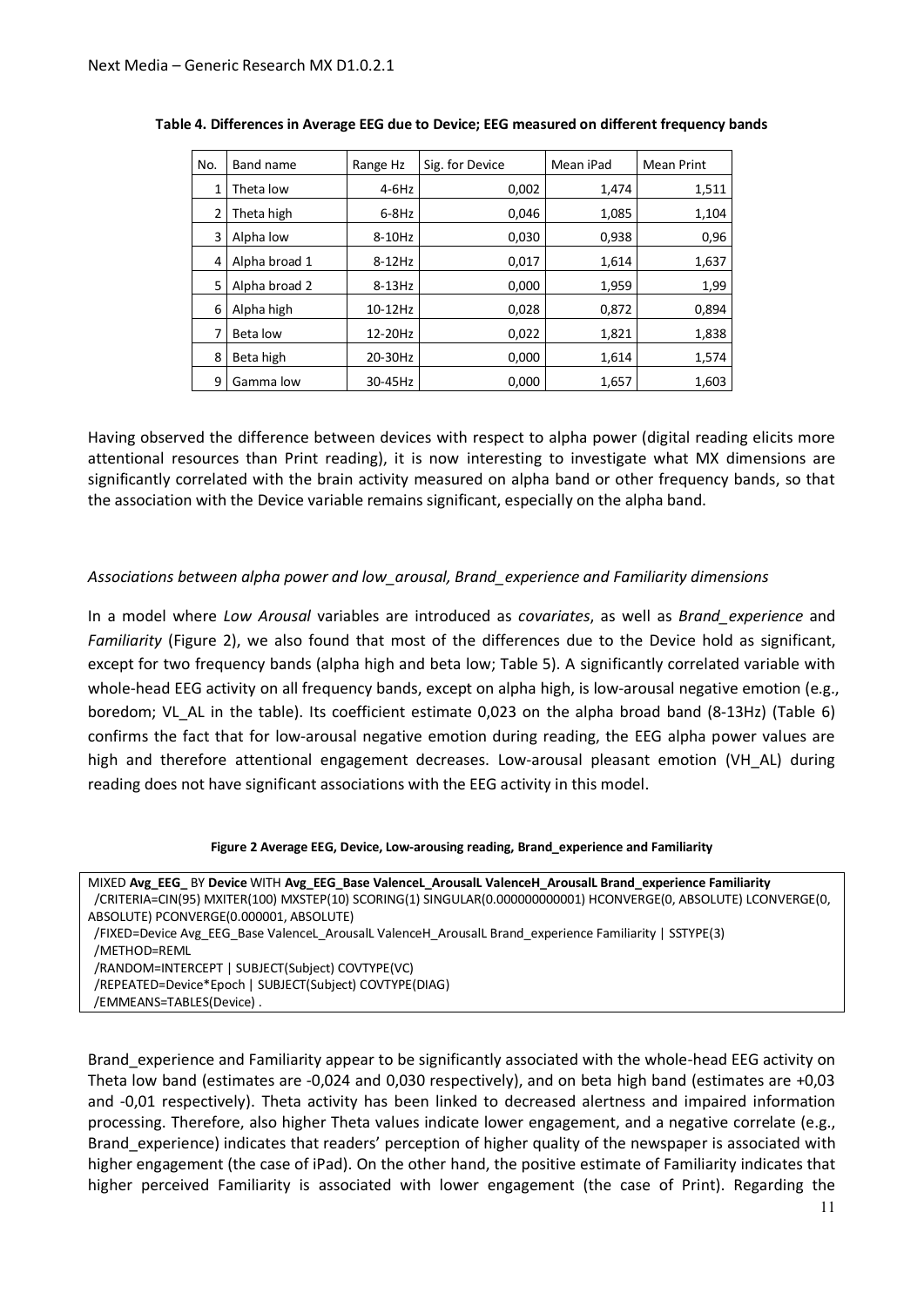associations on the beta band, as seen earlier, higher values on beta high frequency (20-30 Hz) and gamma low (30-45 Hz) indicate more attention and associative processes; thus the estimates signs show that higher familiarity is correlated with lower attention and higher Brand\_experience is related to higher attention and engagement.

| <b>No</b> |               |          |           |        |              |        |        |                  |             |
|-----------|---------------|----------|-----------|--------|--------------|--------|--------|------------------|-------------|
|           | Band name     | Range Hz | Intercept | Device | Avg EEG Base | VL_AL* | VH_AL* | Brand experience | Familiarity |
|           | Theta low     | 4-6Hz    | 0,000     | 0,000  | 0,000        | 0,000  | 0,266  | 0,008            | 0,000       |
|           | Theta high    | $6-8$ Hz | 0,000     | 0,000  | 0,000        | 0,000  | 0,965  | 0,217            | 0,019       |
|           | Alpha low     | 8-10Hz   | 0,000     | 0,003  | 0,000        | 0,048  | 0,945  | 0,541            | 0,068       |
|           | Alpha broad 1 | 8-12Hz   | 0,000     | 0,030  | 0,000        | 0,043  | 0,678  | 0,255            | 0,700       |
|           | Alpha broad 2 | $8-13Hz$ | 0,000     | 0,001  | 0,000        | 0,002  | 0,410  | 0,337            | 0,476       |
| 6         | Alpha high    | 10-12Hz  | 0,124     | 0,421  | 0,000        | 0,088  | 0,608  | 0,002            | 0,140       |
|           | Beta low      | 12-20Hz  | 0,003     | 0,068  | 0,000        | 0,000  | 0,880  | 0,001            | 0,925       |
| 8         | Beta high     | 20-30Hz  | 0,000     | 0,000  | 0,000        | 0,012  | 0,088  | 0,000            | 0,032       |
|           | Gamma low     | 30-45Hz  | 0,000     | 0,000  | 0,015        | 0,017  | 0,621  | 0,001            | 0,076       |

**Table 5. P-values for the associations between Average EEG and Device and Low- arousing reading, brand\_experience and familiarity** 

\*VL\_AL : negative valence, low arousal; VH\_AL: positive valence, low arousal

**Table 6. Estimates for the Low\_arousal negative\_valence, Brand\_experience and Familiarity** 

| No.            | Band name     | Range Hz | VL AL*   | Brand experience                    | Familiarity |
|----------------|---------------|----------|----------|-------------------------------------|-------------|
| 1              | Theta low     | $4-6$ Hz | $+0,056$ | $-0,024$                            | $+0,0300$   |
| $\overline{2}$ | Theta high    | $6-8$ Hz | $+0,040$ | $-0,009$                            | $+0,0100$   |
| 3              | Alpha low     | 8-10Hz   | $+0,017$ | $-0,005$                            | $+0,0100$   |
| 4              | Alpha broad 1 | $8-12Hz$ | $+0,016$ | $+0,009$                            | $+0,0020$   |
| 5              | Alpha broad 2 | $8-13Hz$ | $+0,023$ | $+0,007$                            | $+0,0040$   |
| 6              | Alpha high    | 10-12Hz  | $+0,015$ | $+0,025$                            | $-0,0090$   |
| 7              | Beta low      | 12-20Hz  | $+0,030$ | $+0,019$                            | $-0,0004$   |
| 8              | Beta high     | 20-30Hz  | $+0,018$ | $+0,031$                            | $-0,0110$   |
| 9              | Gamma low     | 30-45Hz  | $+0,024$ | $+0,032$                            | $-0,1248$   |
|                | $*11$         |          |          | Al : possetive velopes loui spousel |             |

\*VL\_AL : negative valence, low arousal

*Associations between alpha power and Interestingness*, *Attention*, *Arousal* and *Understandability dimensions* 

In a model where *Interestingness*, *Attention*, *Arousal* and *Understandability* are introduced as *covariate* fixed effects (Figure 3), we observe that the whole-head EEG activity on the alpha band (8-13Hz) is significantly correlated with all these variables (Table 7).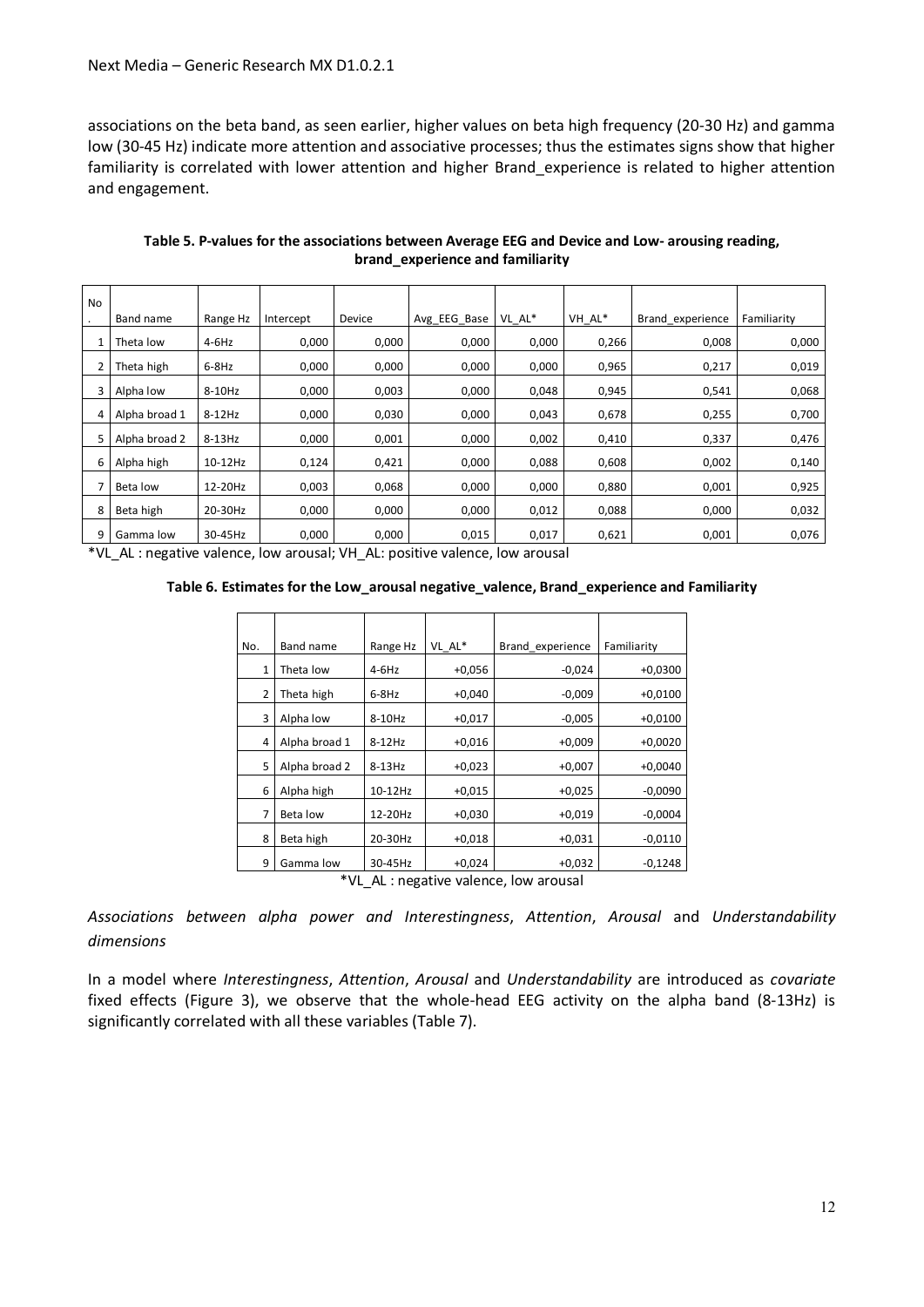#### **Figure 3 Average EEG alpha activity and Device and Interestingness, Arousal, Attention and Understandability**

| MIXED Avg EEG BY Device WITH Interestingness Attention Arousal Understandability Avg EEG Base                   |
|-----------------------------------------------------------------------------------------------------------------|
| /CRITERIA=CIN(95) MXITER(100) MXSTEP(10) SCORING(1) SINGULAR(0.00000000001) HCONVERGE(0, ABSOLUTE) LCONVERGE(0, |
| ABSOLUTE) PCONVERGE(0.000001, ABSOLUTE)                                                                         |
| (FIXED=Device Interestingness Attention Arousal Understandability Avg EEG Base   SSTYPE(3)                      |
| /METHOD=REML                                                                                                    |
| /PRINT=SOLUTION                                                                                                 |
| /RANDOM=INTERCEPT   SUBJECT(Subject) COVTYPE(VC)                                                                |
| /REPEATED=Device*Epoch   SUBJECT(Subject) COVTYPE(DIAG)                                                         |
| /EMMEANS=TABLES(Device).                                                                                        |

#### **Table 7. Associations between Average EEG alpha activity and Device, Interestingness, Understandability, Attention, and Arousal**

| <b>Estimates of Fixed Effects<sup>®</sup></b> |             |            |         |          |      |                         |           |  |  |  |  |
|-----------------------------------------------|-------------|------------|---------|----------|------|-------------------------|-----------|--|--|--|--|
|                                               |             |            |         |          |      | 95% Confidence Interval |           |  |  |  |  |
|                                               |             |            |         |          |      | Lower                   | Upper     |  |  |  |  |
| Parameter                                     | Estimate    | Std. Error | df      |          | Sig. | Bound                   | Bound     |  |  |  |  |
| Intercept                                     | ,943868     | ,170623    | 45,284  | 5,532    | ,000 | ,600274                 | 1,287462  |  |  |  |  |
| [Device=1]                                    | $-062109$   | ,009806    | 794,202 | $-6,334$ | ,000 | $-081358$               | $-042860$ |  |  |  |  |
| [Device=2]                                    | $0^{\rm b}$ | 0          |         |          |      |                         |           |  |  |  |  |
| Interestingness                               | ,025926     | ,004452    | 802,703 | 5,823    | ,000 | ,017187                 | ,034665   |  |  |  |  |
| Attention                                     | $-0.008311$ | ,002870    | 802,968 | $-2,895$ | ,004 | $-0.013945$             | $-002677$ |  |  |  |  |
| Arousal                                       | $-0.035712$ | ,006840    | 813,542 | $-5,221$ | ,000 | $-0.049138$             | $-022286$ |  |  |  |  |
| Understandability                             | ,031234     | ,011196    | 798,976 | 2,790    | ,005 | ,009256                 | ,053211   |  |  |  |  |
| Avg EEG Base                                  | ,410300     | ,070600    | 28,923  | 5,812    | ,000 | ,265890                 | ,554710   |  |  |  |  |

a. Dependent Variable: Avg\_EEG on alpha band.

b. This parameter is set to zero because it is redundant.

In this model (Table 7), the results show that Arousal and Attention are inversely correlated with alpha power, fact that confirms that more arousing and attentive reading is associated with less alpha EEG activity, and therefore is more engaging. Surprisingly, Interestingness and Understandability are positively correlated with whole-head EEG activity on the alpha band (more interesting and understandable reading is associated with higher EEG alpha activity), meaning that they are associated with lower engagement. The positive association with Understandability can be explained by the fact that the reading was not a demanding activity. The "unexpected" positive association with the Interestingness dimension is more difficult to interpret. This result may be due to the fact that the four self-report items used to measure Interestingness are not capturing exactly the user's engagement during the reading, but the user's overall impression. Thus, we studied the associations between each individual item that composed the Interestingness construct and observed that whole-head alpha EEG activity is negatively correlated with the last item ("The news I read were interesting") (Table 8). All other items (Interestingness 1: Publication attracted and invited to read; Interestingness 2: The issue of the newspaper was as interesting as the previous numbers; Interestingness 3: In the newspaper were interesting things; see Appendix) were positively correlated with Average EEG.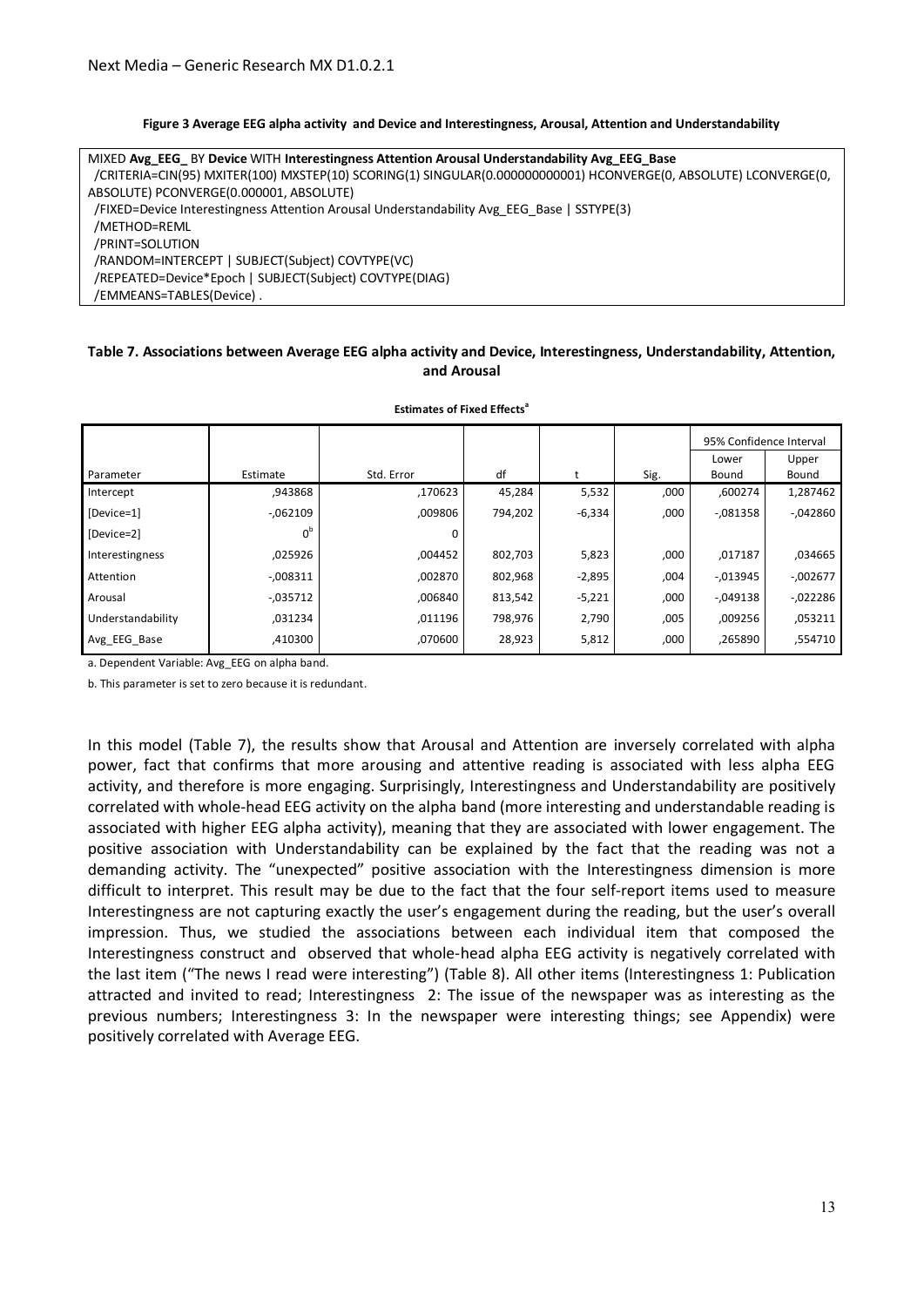| Parameter        | Estimate       | Std. Error | df      |          | Sig. | 95% Confidence Interval |             |  |  |
|------------------|----------------|------------|---------|----------|------|-------------------------|-------------|--|--|
|                  |                |            |         |          |      | Lower Bound             | Upper Bound |  |  |
| Intercept        | 1.057859       | .158176    | 38,621  | 6,688    | ,000 | .737819                 | 1,377900    |  |  |
| [Device=1]       | $-0.014768$    | .008982    | 728.488 | $-1,644$ | ,101 | $-0.032401$             | ,002865     |  |  |
| [Device=2]       | 0 <sup>b</sup> |            |         |          |      |                         |             |  |  |
| Avg_EEG_Base     | ,405782        | .068213    | 29,019  | 5,949    | ,000 | .266276                 | .545289     |  |  |
| Interestingness1 | .041894        | ,008297    | 742,510 | 5,049    | ,000 | .025606                 | ,058182     |  |  |
| Interestingness2 | ,024020        | ,009157    | 754,024 | 2,623    | ,009 | .006044                 | ,041996     |  |  |
| Interestingness3 | .026461        | ,011506    | 735,749 | 2,300    | ,022 | ,003871                 | .049050     |  |  |
| Interestingness4 | $-063563$      | ,013490    | 741,624 | $-4,712$ | ,000 | $-0.090046$             | $-.037081$  |  |  |

**Estimates of Fixed Effects<sup>a</sup>**

**Table 8. Associations between individual Interestingness items and the whole-head alpha EEG activity (Avg\_EEG)** 

a. Dependent Variable: Avg\_EEG on alpha band.

b. This parameter is set to zero because it is redundant.

#### **4.1.2. Frontal Asymmetry**

Frontal asymmetry, usually calculated as the difference between the activity on F4 and F3 sites (LN(F4)- LN(F3)) on the alpha band, indicates positive activation and approach motivation (when higher on the left site, F3), or negative activation and withdrawal motivation (when higher on the right site, F4).

#### *Differences between Print and digital*

In a model created to observe if there are significant differences in the activity on these sites associated with the device used for reading (Figure 4), we found that these differences are more evident on the Theta low-band, Beta high-band and Alpha low-band activity. On Alpha broad band (8-12 or 8-13 Hz), the significance is 0,099 and 0,069 respectively (Table 9). The generally higher values of the frontal asymmetry on the alpha broad bands in the case of Print indicate a slightly higher approach motivation and positive activation for iPad use.

#### **Figure 4 Frontal asymmetry and Device**

MIXED **Frontal\_Assymetry** BY **Device** WITH **Frontal\_Assymetry\_Base** /CRITERIA=CIN(95) MXITER(100) MXSTEP(10) SCORING(1) SINGULAR(0.000000000001) HCONVERGE(0, ABSOLUTE) LCONVERGE(0, ABSOLUTE) PCONVERGE(0.000001, ABSOLUTE) /FIXED=Device Frontal\_Assymetry\_Base | SSTYPE(3) /METHOD=REML /RANDOM=INTERCEPT | SUBJECT(Subject) COVTYPE(VC) /REPEATED=Device\*Epoch | SUBJECT(Subject) COVTYPE(DIAG) /EMMEANS=TABLES(Device) .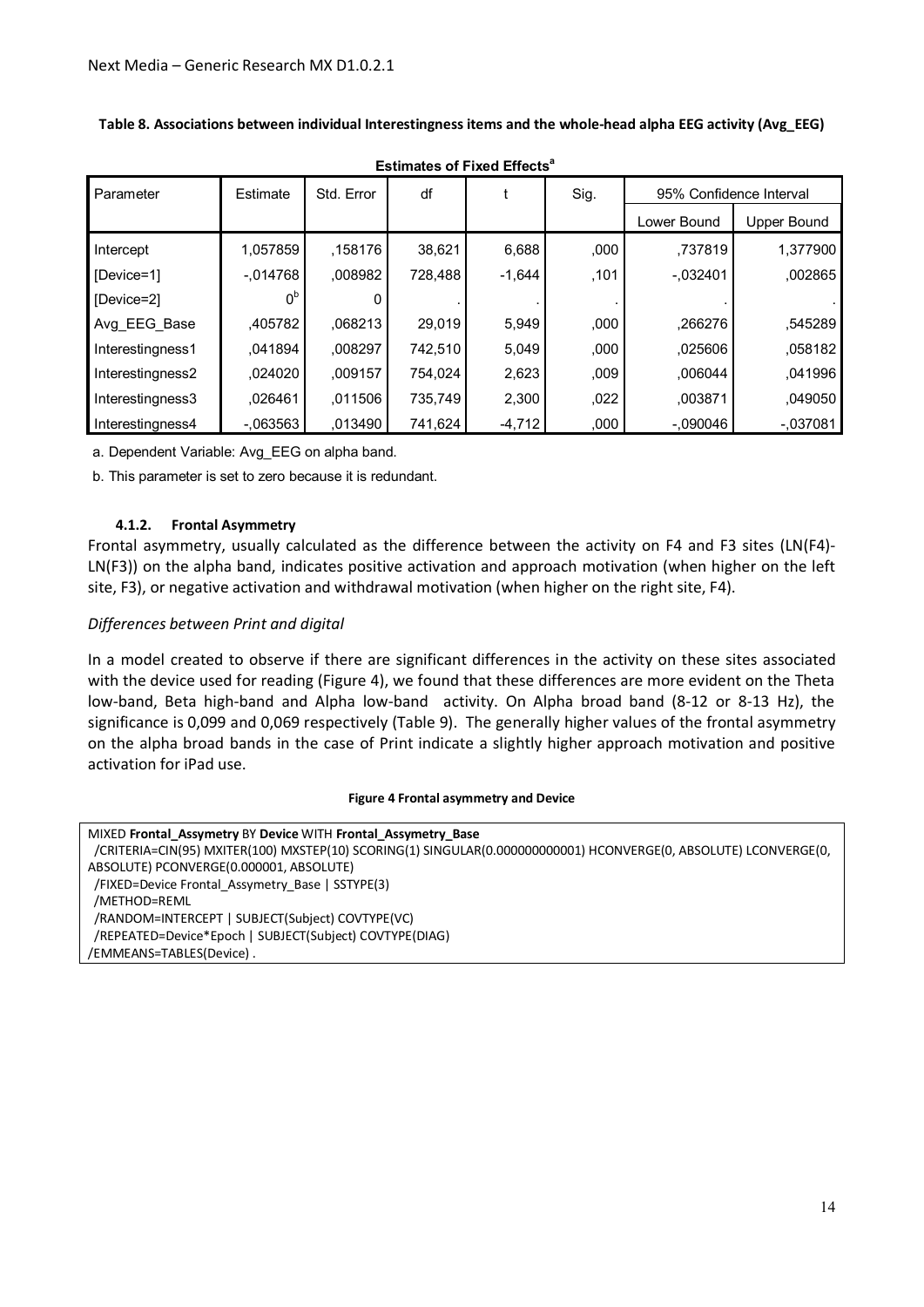| No.            | Band name     | Range Hz  | Device | Mean iPad | <b>Mean Print</b> |
|----------------|---------------|-----------|--------|-----------|-------------------|
| 1              | Theta low     | $4-6Hz$   | 0,010  | 0,060     | 0,029             |
| $\overline{2}$ | Theta high    | $6-8$ Hz  | 0,284  | 0,002     | 0,014             |
| 3              | Alpha low     | $8-10$ Hz | 0,051  | 0,055     | 0,076             |
| 4              | Alpha broad 1 | $8-12Hz$  | 0,099  | 0,062     | 0,076             |
| 5              | Alpha broad 2 | $8-13Hz$  | 0,069  | 0,057     | 0,070             |
| 6              | Alpha high    | 10-12Hz   | 0,172  | 0,067     | 0,081             |
| $\overline{7}$ | Beta low      | 12-20Hz   | 0,125  | 0,111     | 0,125             |
| 8              | Beta high     | 20-30Hz   | 0,026  | 0,068     | 0,097             |
| 9              | Gamma low     | 30-45Hz   | 0,897  | 0,002     | 0,004             |

#### **Table 9. P-values for the differences in frontal asymmetry associated to Device**

#### **4.2. EDA**

EDA being an indicator of activation, attention and task significance, we have compared its values when measured during iPad and Print reading.

#### *Differences between Print and digital*

When only Device was used in LMM analysis, we have found that Device alone is not significantly associated with EDA, therefore there are not found significant differences between EDA measured during Print and digital tablet reading.

#### *Associations between EDA and Device, Interactivity and Dominance dimensions*

Introducing the *Interactivity* and *Dominance* dimensions (Figure 5), we found that EDA correlates significantly with these variables and also with Device. (Figure 5, Table 10).

#### **Figure 5 EDA and Device and Interactivity, Dominance and Trustworthiness**

| MIXED LN EDA BY Device WITH LN EDA Base Interactivity Dominance                                                  |
|------------------------------------------------------------------------------------------------------------------|
| /CRITERIA=CIN(95) MXITER(100) MXSTEP(10) SCORING(1) SINGULAR(0.000000000001) HCONVERGE(0, ABSOLUTE) LCONVERGE(0, |
| ABSOLUTE) PCONVERGE(0.000001, ABSOLUTE)                                                                          |
| /FIXED=Device LN EDA Base Interactivity Dominance   SSTYPE(3)                                                    |
| /METHOD=REML                                                                                                     |
| /PRINT=SOLUTION                                                                                                  |
| /RANDOM=INTERCEPT   SUBJECT(Subject) COVTYPE(VC)                                                                 |
| /REPEATED=Device*Epoch   SUBJECT(Subject) COVTYPE(DIAG)                                                          |
| /EMMEANS=TABLES(Device).                                                                                         |
|                                                                                                                  |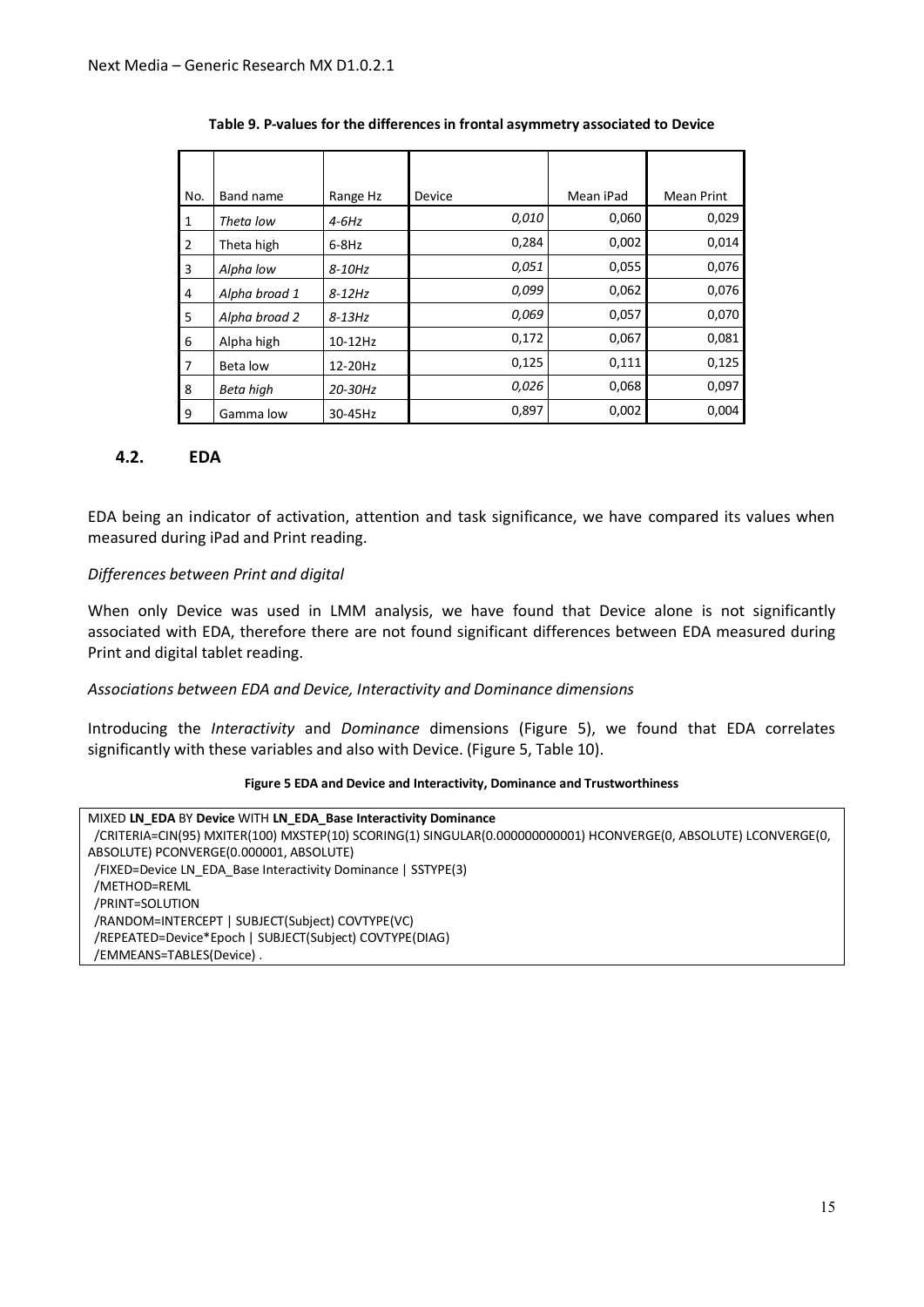| <b>Estimates of Fixed Effects<sup>a</sup></b> |                |            |         |           |      |                         |             |  |  |  |  |
|-----------------------------------------------|----------------|------------|---------|-----------|------|-------------------------|-------------|--|--|--|--|
| Parameter                                     | Estimate       | Std. Error | df      |           | Sig. | 95% Confidence Interval |             |  |  |  |  |
|                                               |                |            |         |           |      | Lower Bound             | Upper Bound |  |  |  |  |
| Intercept                                     | 4,038871       | .647659    | 36,659  | 6,236     | ,000 | 2,726178                | 5,351565    |  |  |  |  |
| [Device=1]                                    | ,214339        | .058346    | 860,811 | 3,674     | ,000 | .099821                 | .328857     |  |  |  |  |
| [Device=2]                                    | 0 <sup>b</sup> |            |         |           |      |                         |             |  |  |  |  |
| LN EDA Base                                   | ,411079        | ,101986    | 29,061  | 4,031     | ,000 | ,202513                 | .619645     |  |  |  |  |
| Dominance                                     | $-.313664$     | ,029358    | 886.075 | $-10,684$ | ,000 | $-.371283$              | $-.256044$  |  |  |  |  |
| Interactivity                                 | .062591        | .010912    | 887,567 | 5,736     | ,000 | .041174                 | .084007     |  |  |  |  |

#### **Table 10. Associations between EDA and Device, Interactivity and Dominance**

a. Dependent Variable: LN\_EDA.

b. This parameter is set to zero because it is redundant.

EDA was higher during iPad reading (the mean EDA for iPad is 6,03 vs. on Print 5,8); it means that more arousal is observed during reading on the digital medium. Similarly, positive activation is related with higher scores on Interactivity. The relationship between Dominance and EDA is negative, meaning that lower perceived control is associated with more emotional arousal.

# **4.3. Facial EMG**

#### *Differences between Print and digital*

When Device is introduced alone in LMM analysis to see the extent to which it influences the ZM and CS responses, we have not found significant differences between Print and digital.

#### **4.3.1. ZM**

#### *Associations between ZM and Device, Arousal, Playfulness, Familiarity, Valence dimensions*

In a model where *Arousal*, *Playfulness*, *Familiarity* and *High\_arousal positive\_emotion* (Valence H\_ArousalH) are introduced as covariate fixed effects (Figure 6), we found that also ZM activity differs significantly with respect to Device (the Device variable significantly influences the score of ZM). Print reading elicits higher ZM activity (0,381 on digital vs. 0,457 on Print). ZM being an indicator of positive valence, it means that reading on Print elicits more/higher positive physiological responses. All self-reported variables are significantly related with the ZM activity, however Playfulness and Arousal show negative correlates (Table 11).

#### **Figure 6 ZM and Device, Arousal, Playfulness, Familiarity, Valence**

| MIXED LN ZM BY Device WITH Arousal Playfulness Familiarity LN ZM Base ValenceH ArousalH                          |
|------------------------------------------------------------------------------------------------------------------|
| /CRITERIA=CIN(95) MXITER(100) MXSTEP(10) SCORING(1) SINGULAR(0.000000000001) HCONVERGE(0, ABSOLUTE) LCONVERGE(0, |
| ABSOLUTE) PCONVERGE(0.000001, ABSOLUTE)                                                                          |
| /FIXED=Device Arousal Playfulness Familiarity LN_ZM_Base ValenceH ArousalH   SSTYPE(3)                           |
| /METHOD=REML                                                                                                     |
| /PRINT=SOLUTION                                                                                                  |
| /RANDOM=INTERCEPT   SUBJECT(Subject) COVTYPE(VC)                                                                 |
| /REPEATED=Device*Epoch   SUBJECT(Subject) COVTYPE(DIAG)                                                          |
| /EMMEANS=TABLES(Device).                                                                                         |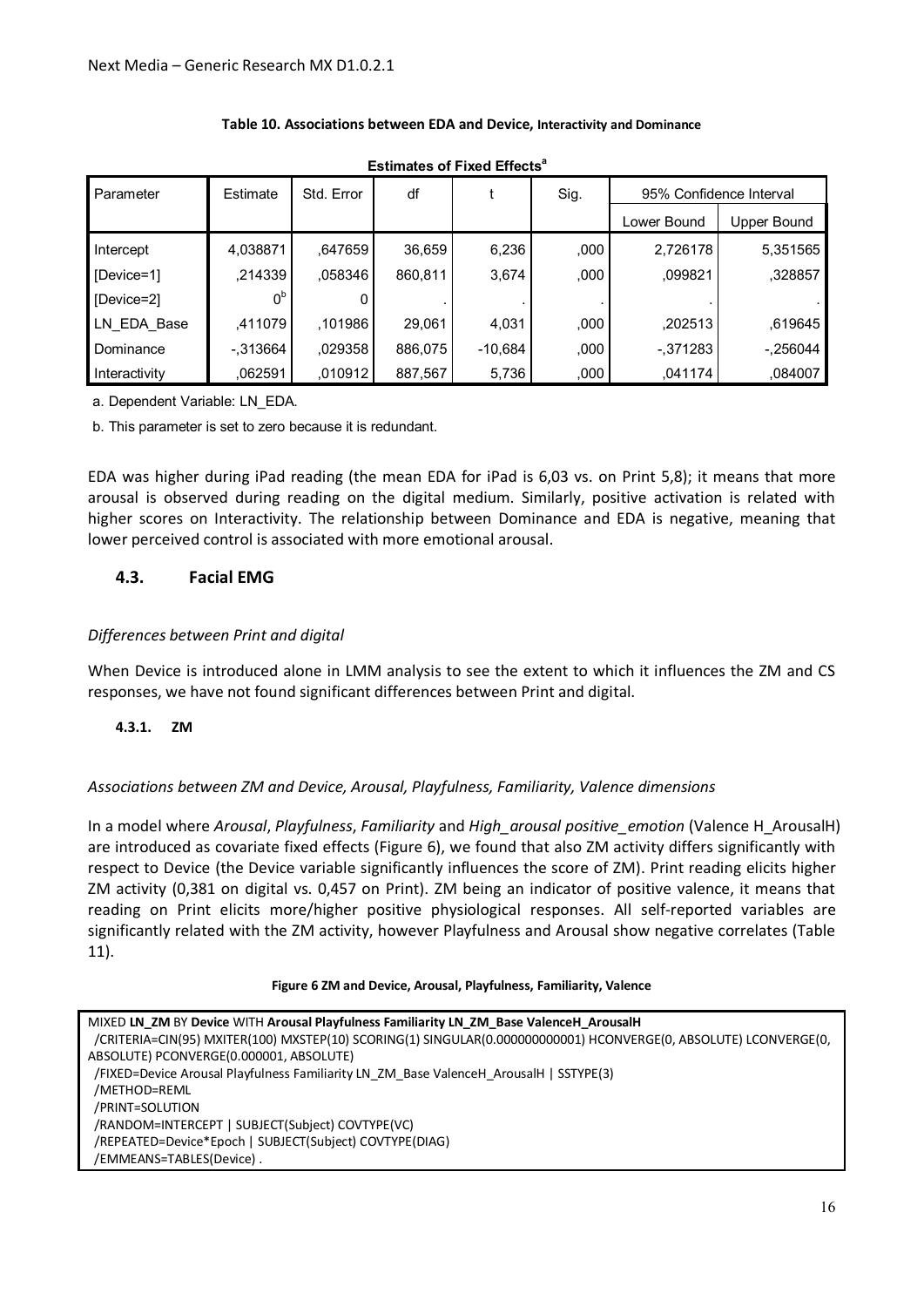|                   |                |            |         |          |      | 95% Confidence<br>Interval |                |
|-------------------|----------------|------------|---------|----------|------|----------------------------|----------------|
| Parameter         | Estimate       | Std. Error | df      |          | Sig. | Lower<br>Bound             | Upper<br>Bound |
| Intercept         | .464023        | .089719    | 143,929 | 5,172    | ,000 | .286686                    | .641359        |
| [Device=1]        | $-.075746$     | .017650    | 822,137 | $-4,292$ | ,000 | $-110389$                  | $-.041103$     |
| [Device=2]        | 0 <sup>b</sup> |            |         |          |      |                            |                |
| Arousal           | $-068087$      | .011506    | 523,085 | $-5,918$ | .000 | $-.090691$                 | $-.045484$     |
| Playfulness       | $-0.020902$    | .006014    | 793.418 | $-3,475$ | ,001 | $-0.032708$                | $-009096$      |
| Familiarity       | .031089        | .007219    | 798,234 | 4,306    | ,000 | .016918                    | .045259        |
| LN ZM Base        | .472328        | .139007    | 29.263  | 3,398    | ,002 | .188139                    | .756517        |
| ValenceH ArousalH | ,027104        | .010619    | 743,856 | 2,552    | .011 | .006257                    | ,047951        |

#### **Table 11. Associations between ZM and Device, Arousal, Playfulness, Familiarity, Valence**

**Estimates of Fixed Effects<sup>a</sup>**

a. Dependent Variable: LN\_ZM.

b. This parameter is set to zero because it is redundant.

#### **4.3.2. CS**

#### *Associations between CS and Device, Hierarchy, Attention, and Arousal dimensions*

On the CS site, the differences recorded between digital and Print reading are also significant when the model includes *Hierarchy*, *Attention* and *Arousal* as covariate fixed effects (Figure 7, Table 12). Hierarchy is a sub-dimension of Aesthetics and presentational factors and reflects the readers' rating of the structure of the content presentation. CS is an indicator of negative valence, and again the Print reading indicates less negative responses, i.e., the reading on the digital medium elicits more negative-valenced emotions than reading on Print (mean of CS on Print is 1,58 vs. on iPad 1,964). Moreover, higher arousal and attention are associated with more activity on CS sites. On the other hand, higher scores of Hierarchy that indicate wellperceived structuring of the information, are correlated with lower activity on CS site, so with less negative emotions. These results can be interpreted that reading on iPad is more challenging (because people are not very familiar with the digital medium and structuring of the newspaper contents), thus leading to more negative emotions than the Print version.

#### **Figure 7 CS and Device and Hierarchy, Attention, Arousal**

```
MIXED LN_CS BY Device WITH LN_CS_Base Hierarchy Attention Arousal
   /CRITERIA=CIN(95) MXITER(100) MXSTEP(10) SCORING(1) SINGULAR(0.000000000001) 
HCONVERGE(0, ABSOLUTE) LCONVERGE(0, ABSOLUTE) PCONVERGE(0.000001, ABSOLUTE) 
   /FIXED=Device LN_CS_Base Attention Hierarchy Arousal | SSTYPE(3) 
   /METHOD=REML 
   /PRINT=SOLUTION 
   /RANDOM=INTERCEPT | SUBJECT(Subject) COVTYPE(VC) 
   /REPEATED=Device*Epoch | SUBJECT(Subject) COVTYPE(DIAG) 
   /EMMEANS=TABLES(Device) .
```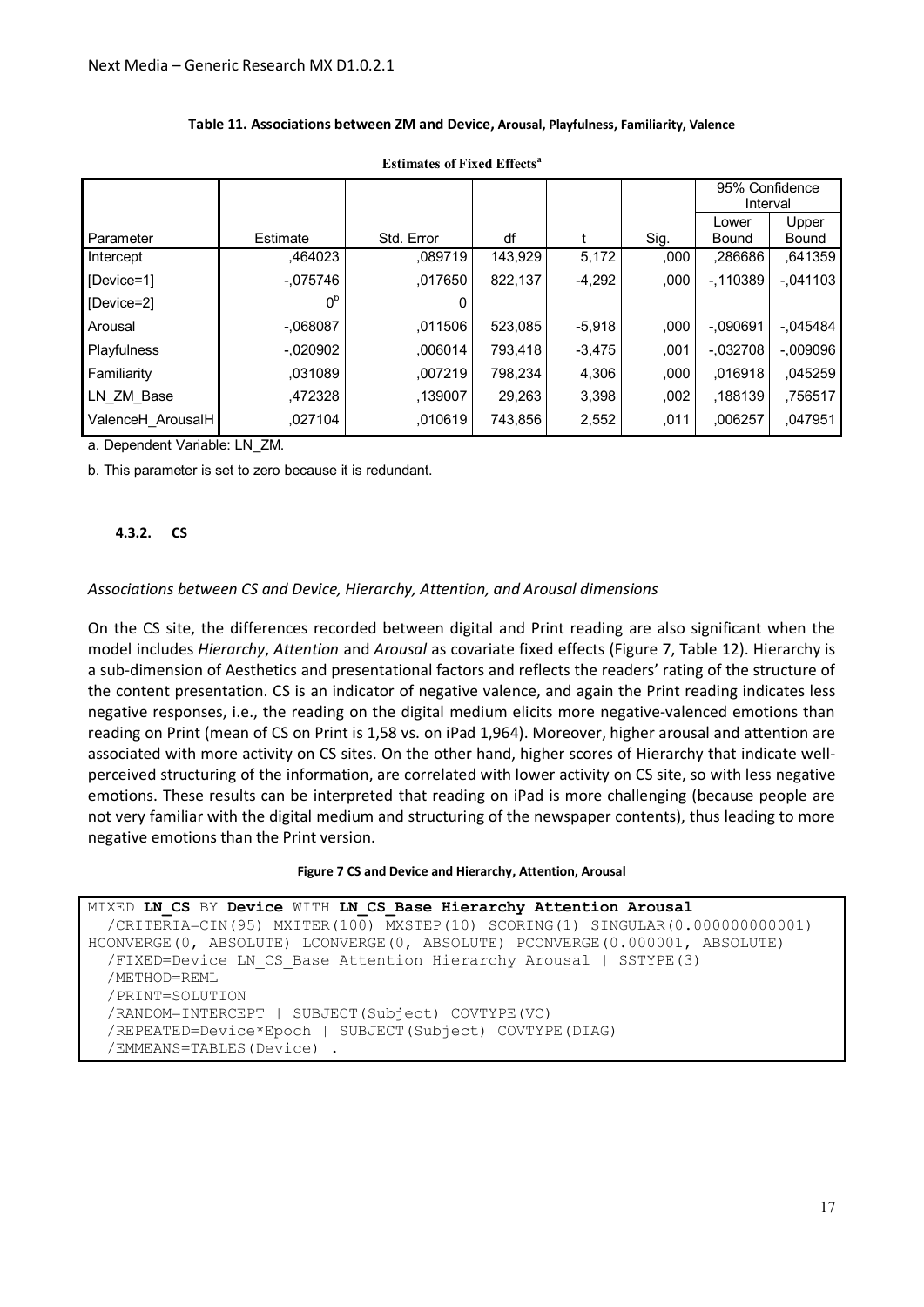| Estimates of Fixed Effects |                |            |         |          |      |                            |            |  |  |  |
|----------------------------|----------------|------------|---------|----------|------|----------------------------|------------|--|--|--|
|                            |                |            |         |          |      | 95% Confidence<br>Interval |            |  |  |  |
|                            |                |            |         |          |      | Lower                      | Upper      |  |  |  |
| <b>Parameter</b>           | Estimate       | Std. Error | df      |          | Sig. | Bound                      | Bound      |  |  |  |
| Intercept                  | .457950        | .240093    | 47,877  | 1,907    | ,062 | $-0.024821$                | .940721    |  |  |  |
| [Device=1]                 | .383059        | .022151    | 785,795 | 17,293   | ,000 | .339576                    | .426542    |  |  |  |
| [Device=2]                 | 0 <sup>b</sup> |            |         |          |      |                            |            |  |  |  |
| LN CS Base                 | .477534        | .114332    | 29,868  | 4,177    | ,000 | .243992                    | ,711075    |  |  |  |
| Attention                  | ,017635        | ,005935    | 799,606 | 2,971    | ,003 | ,005985                    | ,029284    |  |  |  |
| Hierarchy                  | $-.038905$     | .011151    | 795.556 | $-3.489$ | ,001 | $-.060794$                 | $-.017016$ |  |  |  |
| Arousal                    | ,059576        | ,016158    | 776,704 | 3,687    | ,000 | .027858                    | ,091293    |  |  |  |

#### **Table 12. Associations between CS and Device, Hierarchy, Attention, Arousal**

**Estimates of Fixed Effects<sup>a</sup>**

a. Dependent Variable: LN\_CS.

b. This parameter is set to zero because it is redundant.

# **5. Conclusion**

The main findings of the empirical study are that associations between physiological responses such as EEG activity, facial electromyography and EDA on the one hand and psychological constructs such as attention, arousal and valence on the other hand, can be observed also when these measurements are recorded during a less structured task such as free reading of a newspaper. Moreover, we found that selected selfreport measures of media experience such as familiarity, interestingness, hierarchy, interactivity are associated with more objective measures that are recorded during physiological data collection. This answer the research questions of convergent validity of measurements. Last but not least, we observed that there are differences in physiological responses when reading from a digital versus a print medium. The results showed that the users reading on the digital medium are more engaged than when reading on Print, especially when the engagement is indicated by the average EEG alpha power. In addition, we found that reading the Print newspaper elicits more positive emotions as measured by the activity at zygomaticus major and less negative emotions as measured by the activity at corrugator supercilii. This apparent contradiction can be explained by the fact that during Print reading people are more relaxed and they enjoy the reading itself, while reading on the digital medium elicits more effort for managing the application and the selection of articles and pages, thus determining more cognitive activity and engagement.

#### **6. References**

- Appel, V., Weinstein, S., & Weinstein, C. (1979). Brain activity and recall of TV advertising. *Journal of Advertising Research, 19,* 7–15.
- Bolls, P. D., Lang, A., & Potter, R. F. (2001). The effects of message valence and listener arousal on attention, memory, and facial muscular responses to radio advertisements. *Communication Research*, 28, 627-651.

Bradley, M. M., & Lang, P. J. (2000). Affective reactions to acoustic stimuli. *Psychophysiology, 37,* 204–215.

- Dawson, M. E., Schell, A. M., & Filion, D. L. (2000). The electrodermal system. In J. T. Cacioppo, L. G. Tassinary, & G. G. Berntson (Eds.), *Handbook of psychophysiology* (2nd ed., pp. 200–223). New York: Cambridge University Press.
- Ekman, P., Davidson, R. J., & Friesen, W. V. (1990). The Duchenne smile: Emotional expression and brain physiology II. *Journal of Personality and Social Psychology, 58*, 342–353.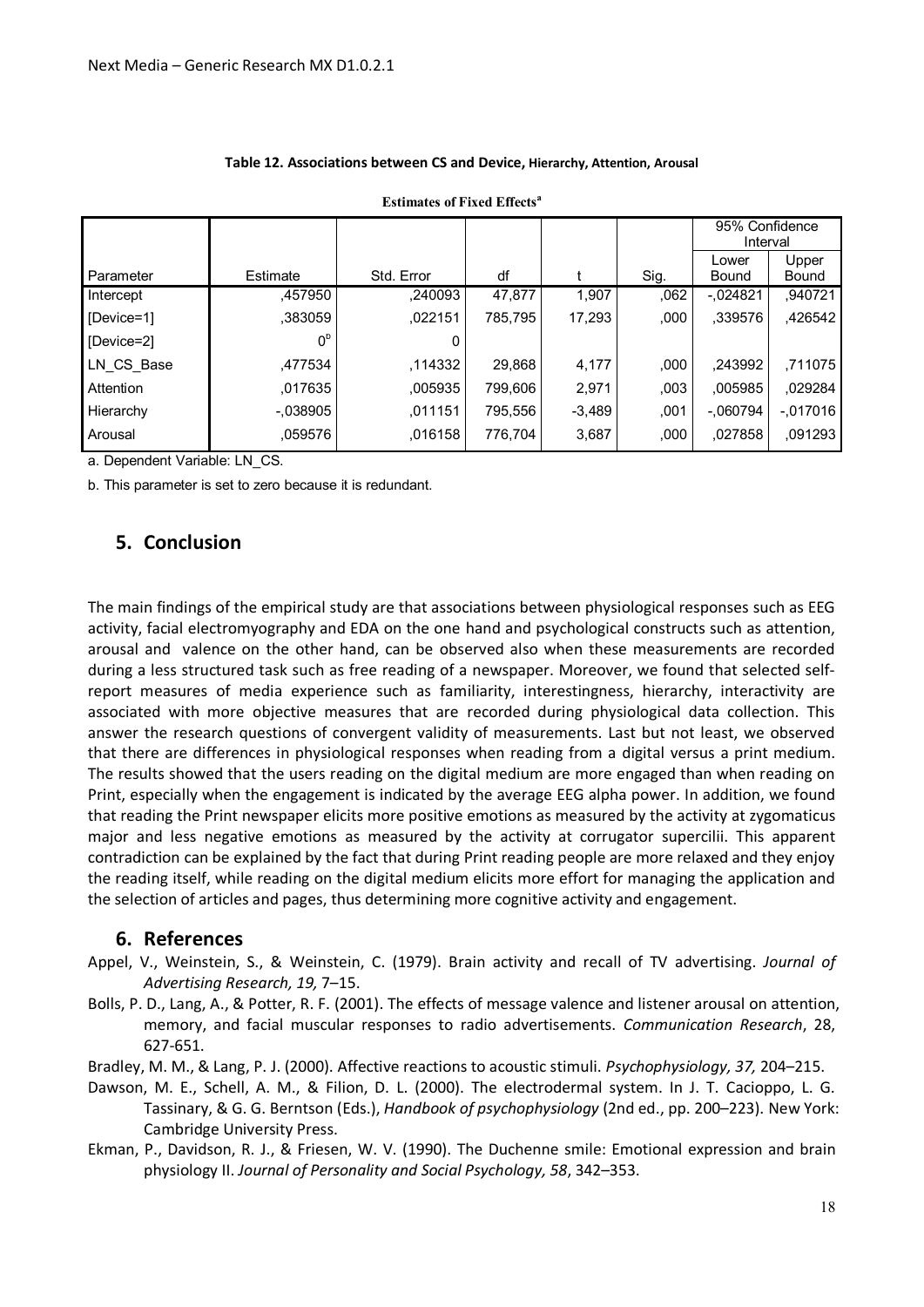- Grabe, M. E., Lang, A., Zhou, S., Bolls, P. D. (2000). Cognitive access to negatively arousing news: An experimental investigation of the knowledge gap. *Communication Research, 27,* 3–26.
- Grabe, M.E. and Kamhawi, R. (2006) Hard wired for negative news? Gender differences in processing broadcast news. *Communication Research, 33* (5), 346-369.
- Hazlett, R. L., & Hazlett, S. Y. (1999). Emotional response to television commercials: Facial EMG vs. selfreport. *Journal of Advertising Research, 39,* 7–23.
- Helle, M., Ravaja, N., Heikkilä, H., Kallenbach, J., Kankainen A., Kätsyri, J., Laine, J., Marghescu, D. (2011) A theoretical model of media experience and research methods for studying it, Project report for Next Media – a TIVIT Programme.
- Hodes, R., Cook, E. W. III, & Lang, P. J. (1985). Individual differences in autonomic response: conditioned association or conditioned fear? *Psychophysiology*, 22,545-560.
- Jäncke, L. (1994). An EMG investigation of the coactivation of facial muscles during the presentation of affect-laden stimuli. Journal of Psychophysiology, 8, 1-10.
- Klimesch, W. (1999) EEG alpha and theta oscillations reflect cognitive and memory performance: a review and analysis. Brain Research Reviews, 29, 169–195.
- Lang, P. J. (1980). Behavioral treatment and bio-behavioral assessment: computer applications. In J. B. Sidowski, J. H. Johnson, & T. A. Williams (Eds.), *Technology in mental health care delivery systems* (pp. 119-l 37). Norwood, NJ: Ablex.
- Lang, P. J. (1994). Measuring emotion: The self-assessment manikin and the semantic differential. Journal of Behavior Therapy and Experimental Psychiatry, 25(1), 49-59.
- Lang, P. J., Bradley, M. M., & Cuthbert, B. N. (1990). Emotion, attention, and the startle reflex. *Psychological Review, 97,* 377–395.
- Lang, P. J., Greenwald, M. K., Bradley, M. M., & Hamm, A. O. (1993). Looking at pictures: affective, facial, visceral, and behavioral reactions. Psychophysiology, 30, 261-273.
- Mulholland, T. (1978). A program for the EEG study of attention in visual communication. In B. S. Randhawa & W. E. Coffman (Eds.), *Visual learning, thinking and communication* (pp. 77–92). New York: Academic Press.
- Ohme, R., Reykowska, D., Wiener, D., and Choromanska, A. (2010) Application of frontal EEG asymmetry to advertising research. *Journal of Economic Psychology*, 31, 785-793.
- Ravaja, N. (2004a). Contributions of psychophysiology to media research: Review and recommendations. Media Psychology, 6, 193-235.
- Ravaja, N. (2004b). Effects of small talking facial image on autonomic activity: the moderating influence of dispositional BIS and BAS sensitivities and emotions. Biological Psychology, 65, 163-183.
- Ravaja, N., Kallinen, K., Saari, T., Keltikangas-Järvinen, L. (2004). Suboptimal exposure to facial expressions when viewing video messages from a small screen: effects on emotion, attention and, memory. Journal of Experimental Psychology: Applied, 10(2), 120-131.
- Reeves, B., Thorson, E., Rothschild, M., McDonald, D., Hirsch, J., & Goldstein, R. (1985). Attention to television: Intrastimulus effects of movement and scene changes on alpha variation over time. *International Journal of Neuroscience, 25,* 241–255.
- Simons, R.F., Detenber, B.H., Cuthbert, B.N., Schwartz, D.D., and Reiss (2003) Attention to television: Alpha power and its relationship to image motion and emotional content. *Media Psychology,* 5, 283-301.
- Turner, J.R. (1994) *Cardiovascular Reactivity and Stress: Patterns of Physiological Response*. New York: Plenum.
- Watson, D., Wiese, D., Vaidya, J., & Tellegen, A. (1999). The two general activation systems of affect: Structural findings, evolutionary considerations, and psychobiological evidence. Jou*rnal of Personality and Social Psychology, 76*, 820–838.
- Witvliet, C. V. O., & Vrana, S. R. (1995). Psychophysiological responses as indices of affective dimensions. Psychophysiology, 32, 436-443.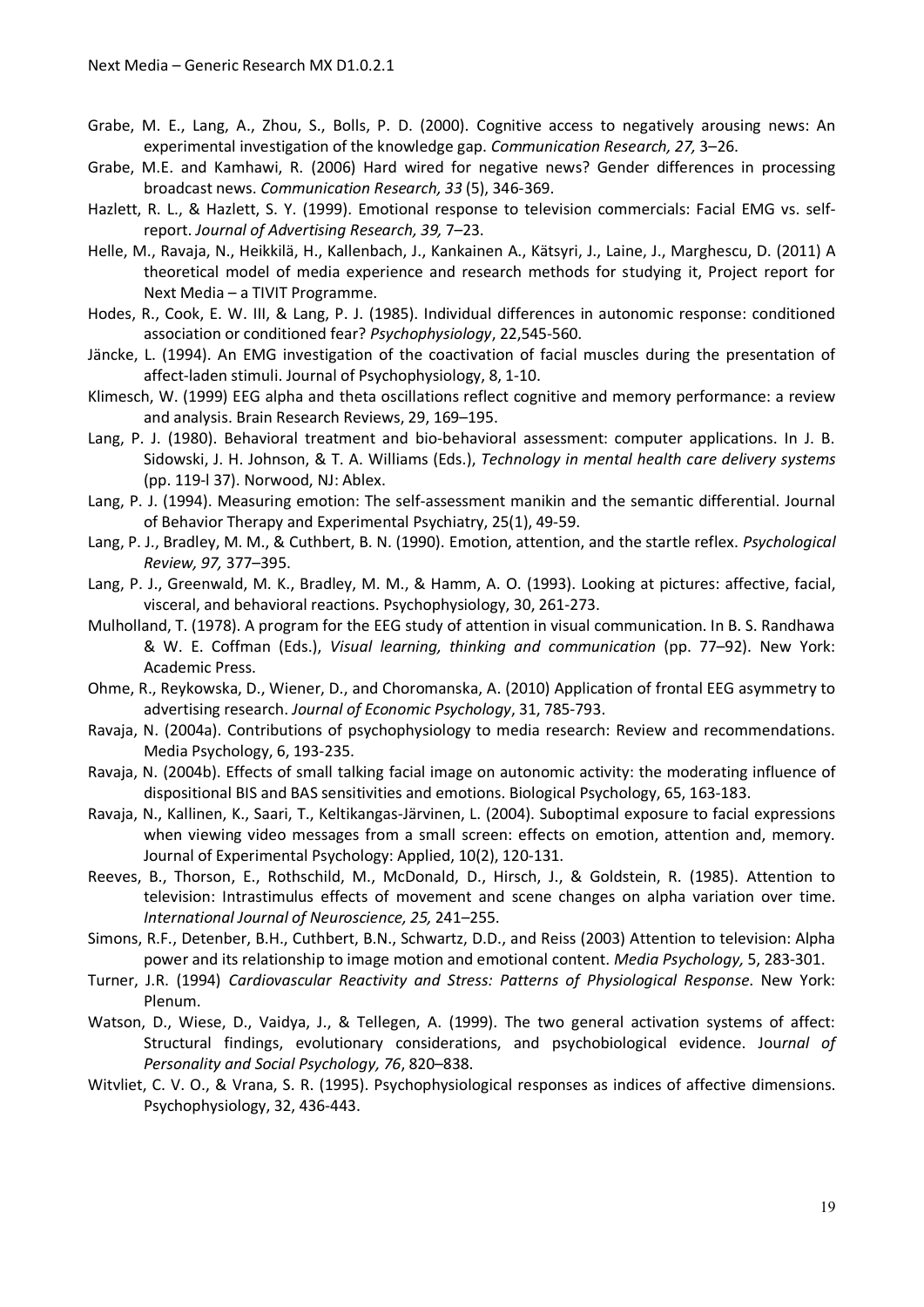# **Appendix – The MX Questionnaire**

#### **The questionnaire divided by dimensions of MX**

In the following, a short description of the dimensions of MX measured during the experiments is given. A more detailed description is in the Deliverable Report 1 & 2.

- x *Aesthetics and presentational factors* (**AE**) This dimension refers to the quality of the visual outlook of the publication. It consists of four different sub-dimensions such as aesthetics (visual appearance perceived very quickly), abundance (richness of content), hierarchy (the structure of the content presentation), and navigation (the accessibility to the content using visual cues).
- Usefulness (USE) Usefulness refers to a quality of content, especially to its informational or social functions. Usefulness represents the subjective perception of how useful a media item is to the observer. This implies that the user has a goal, for example, (1) gaining information, (2) social interaction, or (3) mood regulation. The third goal is described separately, by the Entertainingness dimension.
- x *Entertainingness* **(ENT)** An entertaining media product holds the attention of the user in an agreeable or pleasant way. It also amuses or diverts the consumers. Entertainment is an important function of media content, besides the informational and social functions. It is especially essential for media products that are intended to amuse or divert the users (e.g., games, entertaining TV programs, movies, etc.).
- x *Usability* (**USA**) Usability refers traditionally to achieving a goal with effectiveness, efficiency, satisfaction, and safety in a specific context of use of a product, here a newspaper. The goals of the readers of a newspaper can be gaining information, social interaction and mood regulation or entertainment, but especially the gain of the information.
- x *Unexpectedness* (**Un**) A dimension that is especially found in entertainment media, which refers to the availability of new, unexpected items that would keep the user/reader interested and amused, while providing feelings of pleasantness.
- x *Playfulness* (**P**) According to the report, playfulness is especially found in entertaining media, and is associated with feelings of spontaneity, joy, dynamicity, and sociality. As it is a powerful motivator of behavior, it should be found correlated with positive arousal. Moreover, playfulness when referring to media corresponds to the flow dimension which can be seen as a continuous experience of using the newspaper, starting from lighter activities such as browsing, to more attention-consuming activities like reading or solving a puzzle. Thus, the questionnaire could include also questions asking whether the articles were stimulating the reader to read them till the end.
- x *Trustworthiness* (**T**) Trustworthiness or credibility refers to the perceived truth value of the used media. It refers to individual news or the source of the news.
- x *Interestingness* (**INT**) It reflects the personal significance of the media items. Interesting items attract attention, are remembered better, are more entertaining, and are more persuasive.
- x *Spatial presence (Attention allocation)* (**A**) The quality of capturing and keeping the attention.
- x *Brand experience* (**B**) Brand experience is expected to contribute to the overall emotional responses to the media product, here the newspaper. It is conceptualized as "sensations, feelings, cognitions, and behavioral responses evoked by the brand-related stimuli that are part of the brand's design, identify, packaging, communications, and environments".
- **•** *Familiarity* (**F**) It refers to how familiar (thoroughly known, well-acquainted) a person is with the specific media channel /provider/ product. It is likely to increase perceived trustworthiness, understandability and brand perception.
- x *Price*/*Value* (**PV**) Perceived value. Price in terms of money that readers are willing to pay.
- *Emotions* (**E**) Emotions are a powerful force influencing the behavior of readers. There are two main subdimensions that describe the human emotions: valence or pleasantness and arousal or activation. Valence ranges from negative to positive, and arousal from low to high. A certain media product/element can therefore determine four main types of emotions: positive valence low arousal (relaxation, satisfaction),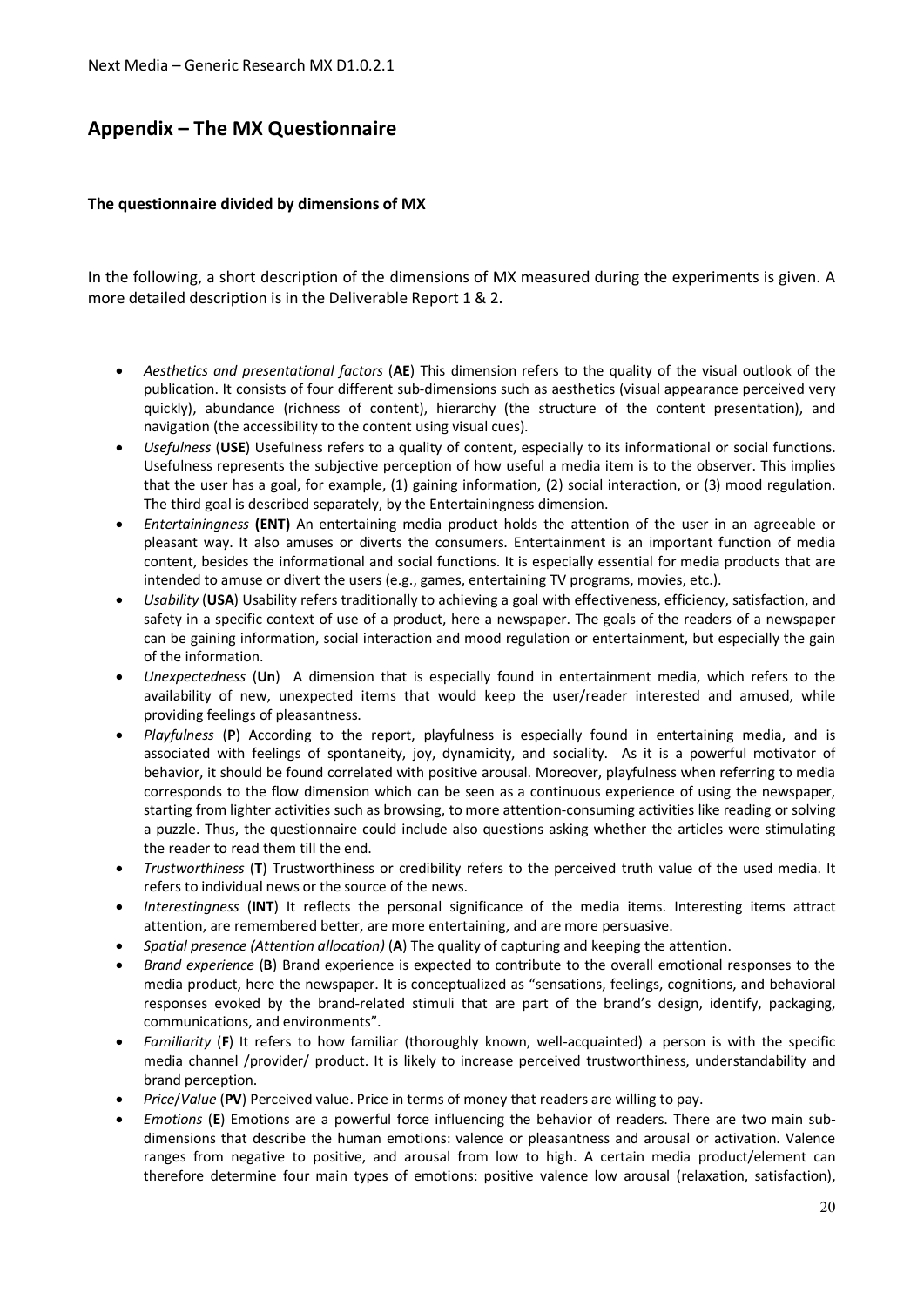positive valence high arousal (enthusiasm), negative valence low arousal (depression, boredom), and finally negative valence high arousal (anxiety, frustration, tension). These emotions in turn will affect the reader's attention, interest and reading behavior.

- x *Interactivity* (**Ia**) There are many conceptualizations of the Interactivity dimension, both when referring to traditional systems and to media products. In the Media research, Interactivity can be considered as the set of perceived and accessible choice alternatives that allow a user to actually interact with the product, i.e., decide the next step in using the product (examples of choice alternatives in media products: pages, buttons, menu items, and other user interface components; links to news sections; the way the reader can navigate through the magazine, the way to access the content of an article). The interaction can be explained as follows: A person always first has at least a rudimentary understanding of the environment before the emotional stimulus is triggered that leads to observable behavior. From a research perspective this means that concrete behavior, such as clicking of a link in an online newspaper, can be assumed as a reflection of a person's interest. From a product design perspective interactivity thus offers a design space to guide users through a media product by the careful arrangement and layout of content elements such as labels, headlines, pictures, or graphics.
- *Understandability* (U) It is a prerequisite for usefulness and interestingness. Non-understandable media items are expected to elicit frustration or negative affect.
- **•** Sensory perception (SP) This dimension defines the properties of the media products that are perceived through our senses, such as colorfulness of pictures, gloss or roughness of the paper. They affect the media experience, because they can strengthen or weaken the mental impressions that are desirable to a media product.

| AE: Aesthetics and presentational factors | A: Spatial presence (Attention allocation) |
|-------------------------------------------|--------------------------------------------|
| <b>USE: Usefulness</b>                    | <b>B: Brand experience</b>                 |
| <b>ENT: Entertainingness</b>              | F: Familiarity                             |
| USA: Usability                            | PV: Price/Value                            |
| Un: Unexpectedness                        | la: Interactivity                          |
| P: Playfulness                            | U: Understandability                       |
| T: Trustworthiness                        | E: Emotions                                |
| INT: Interestingness                      | SP: Sensory perception                     |

#### **Abbreviations in the questionnaire (tables):**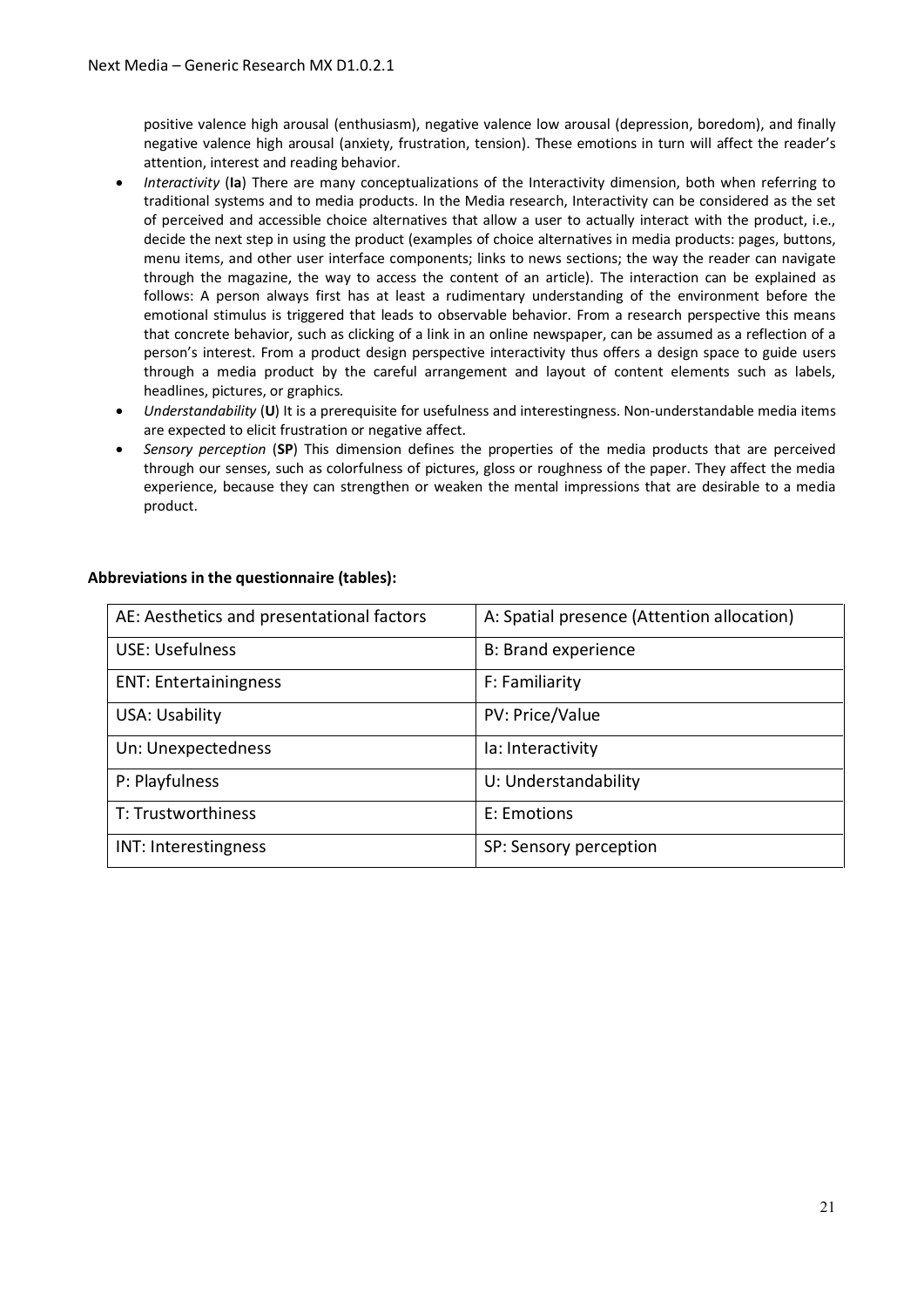# **Newspaper-level evaluation<sup>1</sup>**

All questions are measured on a 5-point scale:

- 1. Täysin eri mieltä
- 2. Jokseenkin eri mieltä
- 3. Ei osaa sanoa

**.** 

- 4. Jokseenkin samaa mieltä
- 5. Täysin samaa mieltä

| AESTETICS AND PRESENTATIONAL FACTORS                                                       |                                                                   |    | Dimensions (main dimension in the<br>first column) |    |  |  |  |  |
|--------------------------------------------------------------------------------------------|-------------------------------------------------------------------|----|----------------------------------------------------|----|--|--|--|--|
| Beauty (visual appearance perceived very quickly)                                          |                                                                   |    |                                                    |    |  |  |  |  |
| Lehden ulkoasu oli hyvä.<br>1.                                                             | The layout was good.                                              | AE |                                                    |    |  |  |  |  |
| Lehti oli värikäs.<br>2.                                                                   | The newspaper was colorful.                                       | AE | SP                                                 |    |  |  |  |  |
| 3.<br>Julkaisun värit vaikuttivat luonnollisilta                                           | The colors of the newspaper looked natural.                       | AE | <b>SP</b>                                          |    |  |  |  |  |
| Abundance (The richness and variation of the options offered on a page)                    |                                                                   |    |                                                    |    |  |  |  |  |
| Julkaisu oli liian täynnä kaikkea.<br>4.                                                   | The publication was too full of everything.                       | AE |                                                    |    |  |  |  |  |
| 5.<br>Lehti oli runsas, oli paljon valinnanvaraa.                                          | The newspaper was rich and had a lot of choices.                  | AE | la                                                 |    |  |  |  |  |
| Hierarchy (journalistic and visual order of the content by different levels of importance) |                                                                   |    |                                                    |    |  |  |  |  |
| Lehden sisältö oli hyvin jäsennelty.<br>6.                                                 | The contents of the newspaper were well<br>structured.            | AE | la                                                 |    |  |  |  |  |
| 7.<br>Tärkeimmät artikkelit nousivat hyvin esille.                                         | The main articles are well presented.                             | AE |                                                    |    |  |  |  |  |
| Navigation (Visual aids for user orientation in the content)                               |                                                                   |    |                                                    |    |  |  |  |  |
| 8.<br>Minulle tuli paikoin tunne että olin<br>eksyksissä.                                  | Sometimes I had the feeling that I was lost.                      | AE | <b>USA</b>                                         | la |  |  |  |  |
| Lehden ulkoasu oli sekava ja<br>9.<br>monimutkainen.                                       | The newspaper was confusing and complex.                          | AE |                                                    |    |  |  |  |  |
| Aesthetic scale for websites from Lavie and Tractinsky (2004)                              |                                                                   |    |                                                    |    |  |  |  |  |
| Lehden ulkoasu oli siisti.<br>10.                                                          | The newspaper layout was neat.                                    | AE |                                                    |    |  |  |  |  |
| Lehden ulkoasu oli selkeä.<br>11.                                                          | The newspaper layout was clear.                                   | AE |                                                    |    |  |  |  |  |
| Lehden ulkoasu oli miellyttävä.<br>12.                                                     | The newspaper layout was pleasant.                                | AE |                                                    |    |  |  |  |  |
| Lehden ulkoasu oli kaunis.<br>13.                                                          | The newspaper layout was aesthetic.                               | AE |                                                    |    |  |  |  |  |
| Lehden ulkoasu oli tasapainoinen.<br>14.                                                   | The newspaper layout was balanced, symmetrical,<br>proportionate. | AE |                                                    |    |  |  |  |  |
| Lehti oli ulkoasultaan omaperäinen<br>15.                                                  | The newspaper layout was original.                                | AE |                                                    |    |  |  |  |  |
| Lehden ulkoasu oli tyylikäs<br>16.                                                         | The newspaper layout was stylish.                                 | AE |                                                    |    |  |  |  |  |
| Lehden ulkoasu oli kiehtova<br>17.                                                         | The newspaper layout was fascinating.                             | AE |                                                    |    |  |  |  |  |
| Lehden ulkoasu oli luova<br>18.                                                            | The newspaper layout was creative.                                | AE |                                                    |    |  |  |  |  |

<sup>&</sup>lt;sup>1</sup> The English translation and groupings of the questions are for interpretation only. The questionnaire was administered in Finnish and the questions were randomized.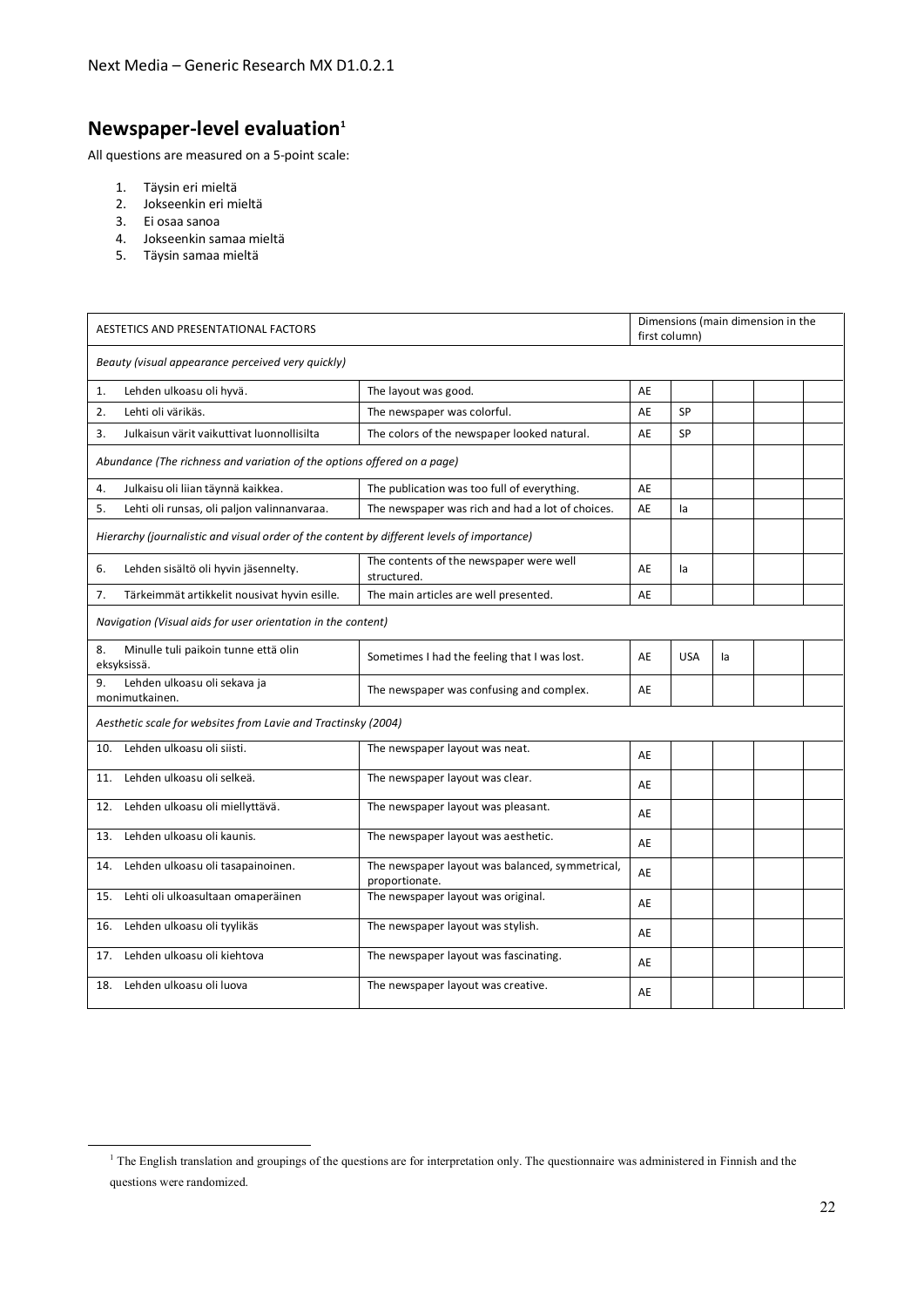#### Next Media – Generic Research MX D1.0.2.1

| <b>USEFULNESS</b>                                                     |                                                 |            |  | Dimensions (main dimension in the<br>first column) |  |  |  |  |
|-----------------------------------------------------------------------|-------------------------------------------------|------------|--|----------------------------------------------------|--|--|--|--|
| Lehdessä oli minulle arvokasta tietoa.<br>19.                         | The newspaper contains valuable information for | <b>USE</b> |  |                                                    |  |  |  |  |
|                                                                       | me.                                             |            |  |                                                    |  |  |  |  |
| Tämä lehti oli minulle hyödyllinen.<br>20.                            | This newspaper was useful to me.                | <b>USE</b> |  |                                                    |  |  |  |  |
| Lehden lukeminen oli hukkaan heitettyä<br>21.<br>aikaa.               | Reading the newspaper was a waste of time.      | <b>USE</b> |  |                                                    |  |  |  |  |
| Lukemani uutiset olivat merkityksellisiä<br>22.<br>omalta kannaltani. | The news I read were relevant to me.            | <b>USE</b> |  |                                                    |  |  |  |  |

| ENTERTAININGNESS |                                    |                                         | Dimensions (main dimension in the<br>first column) |  |  |            |  |
|------------------|------------------------------------|-----------------------------------------|----------------------------------------------------|--|--|------------|--|
| 23.              | Lehden lukeminen oli viihdyttävää. | Reading the newspaper was entertaining. | <b>ENT</b>                                         |  |  | <b>USE</b> |  |
| 24.              | Lehti oli aika tylsän oloinen.     | The newspaper was quite dull.           | <b>ENT</b>                                         |  |  | <b>USE</b> |  |
| 25               | Lehti oli hyvää ajanvietettä.      | The newspaper was a good pastime.       | <b>ENT</b>                                         |  |  | <b>USE</b> |  |

| <b>USABILITY</b>                                                  |                                                                       | Dimensions (main dimension in the<br>first column) |            |  |  |  |
|-------------------------------------------------------------------|-----------------------------------------------------------------------|----------------------------------------------------|------------|--|--|--|
| Tästä julkaisusta löysi vaivatta<br>26.<br>etsimänsä.             | It is easy to find in this publication what I am looking<br>for.      | <b>USA</b>                                         | la         |  |  |  |
| 27.<br>Lehden artikkelit olivat helppolukuisia.                   | The articles in the newspaper were easy to read.                      | <b>USA</b>                                         |            |  |  |  |
| Lehteä oli helppo käsitellä lukiessa.<br>28.                      | The newspaper was easy to handle while reading.                       | <b>USA</b>                                         |            |  |  |  |
| Julkaisua oli hankala ja vaikea käyttää.<br>29.                   | The publication was awkward and difficult to use.                     | <b>USA</b>                                         |            |  |  |  |
| Julkaisun heijastukset tai kiiltely häiritsi<br>30.<br>lukemista. | The reflections or shine of the publication disturbed<br>the reading. | <b>SP</b>                                          | <b>USA</b> |  |  |  |
| Lehti/laite tuntui liian painavalta käsissä.<br>31.               | The newspaper/terminal felt too heavy in hands.                       | <b>SP</b>                                          | <b>USA</b> |  |  |  |
| Pystyin käyttämään julkaisua<br>32.<br>haluamallani tavalla.      | I was able to use the publication in the way I wanted.                | <b>USA</b>                                         |            |  |  |  |
| Teksti oli liian pientä tai vaikeasti<br>33.<br>luettavissa.      | The text was too small or difficult to read.                          | <b>USA</b>                                         |            |  |  |  |
| Rivien pituus oli sopiva tekstissä.<br>34.                        | The length of the row was suitable in the text.                       | <b>USA</b>                                         |            |  |  |  |

| <b>UNEXPEDECTNESS</b>                                  |                                                |    | first column) | Dimensions (main dimension in the |  |  |  |
|--------------------------------------------------------|------------------------------------------------|----|---------------|-----------------------------------|--|--|--|
| Lehti tarjosi yllätyksiä.<br>35.                       | The newspaper offered surprises.               | Un |               |                                   |  |  |  |
| Julkaisu oli juuri sellainen kuin<br>36.<br>odotinkin. | The publication was exactly as I expected.     | Un |               |                                   |  |  |  |
| 37.<br>Lehti toisti yhtä ja samaa.                     | The newspaper repeated one and the same thing. | Un |               |                                   |  |  |  |

|     | PLAYFULNESS                           |                                               | first column) | Dimensions (main dimension in the |  |  |
|-----|---------------------------------------|-----------------------------------------------|---------------|-----------------------------------|--|--|
| 38. | Lehti oli hauska ja iloinen.          | The newspaper was nice and fun.               |               |                                   |  |  |
| 39  | Lehdessä oli myös leikillistä otetta. | In the newspaper was also a playing attitude. |               |                                   |  |  |
| 40. | Lehdessä oli kekseliäisyyttä.         | In the newspaper were ingenuities.            |               |                                   |  |  |

| <b>TRUSTWORTHINESS</b>                                 |                                                   |  | Dimensions (main dimension in the<br>first column) |  |  |  |
|--------------------------------------------------------|---------------------------------------------------|--|----------------------------------------------------|--|--|--|
| 41. Tämän julkaisun sisältö vaikutti<br>luotettavalta. | The contents of this publication seemed reliable. |  |                                                    |  |  |  |
| Tämä lehti oli ammattilaisten tekemä.<br>42.           | This newspaper was made by professionals.         |  |                                                    |  |  |  |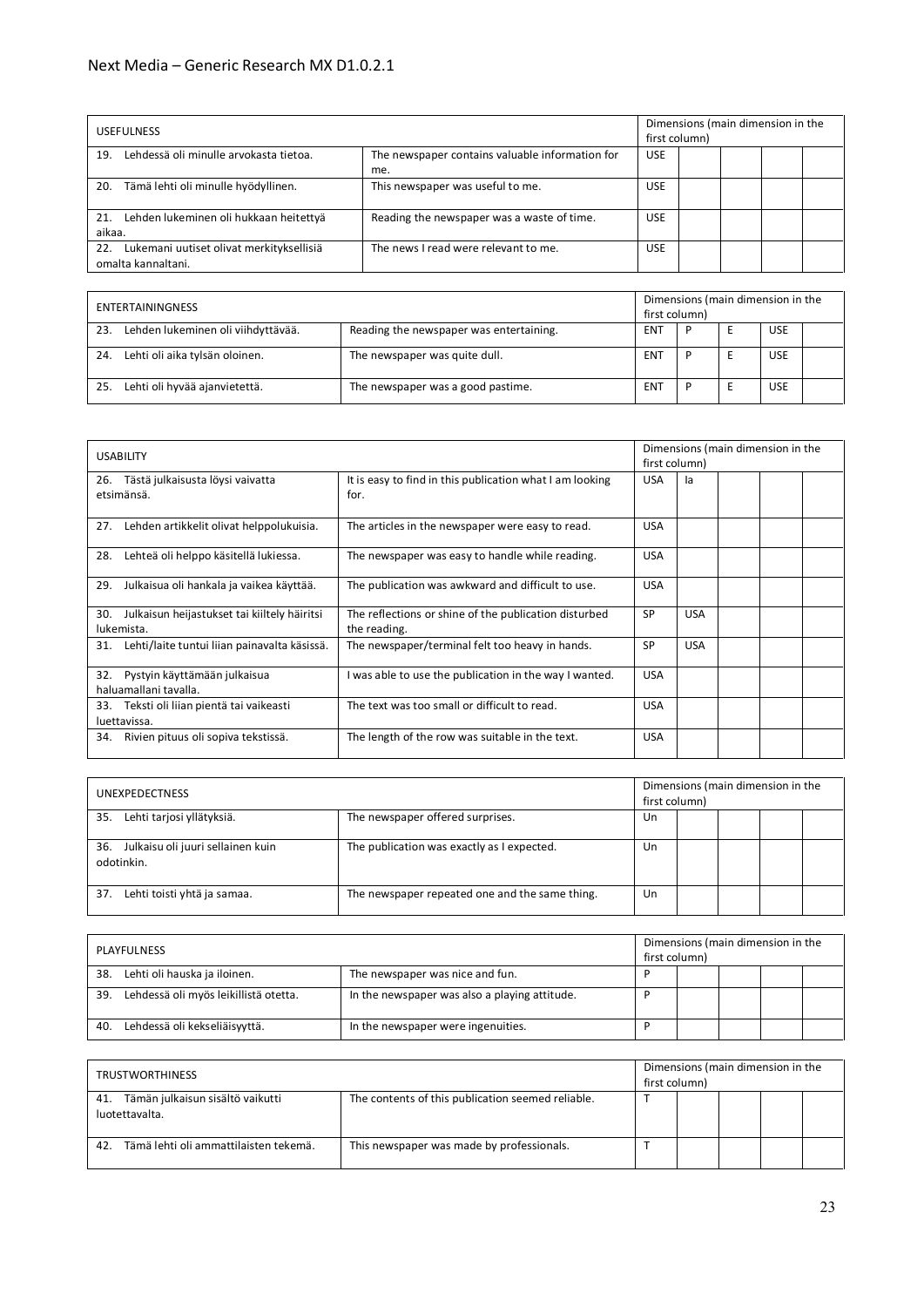#### Next Media – Generic Research MX D1.0.2.1

| <b>INTERESTINGNESS</b>                                                          |                                                                                |            | first column) | Dimensions (main dimension in the |  |  |  |
|---------------------------------------------------------------------------------|--------------------------------------------------------------------------------|------------|---------------|-----------------------------------|--|--|--|
| Julkaisu houkutteli ja kutsui lukemaan.<br>43.                                  | Publication attracted and invited to read.                                     | <b>INT</b> |               |                                   |  |  |  |
| Tämä numero oli yhtä mielenkiintoinen<br>44.<br>kuin lehden aiemmatkin numerot. | This issue of the newspaper was as interesting as was<br>the previous numbers. | INT        |               |                                   |  |  |  |
| Lehdessä oli mielenkiintoista asiaa.<br>45.                                     | In the newspaper were interesting things.                                      | <b>INT</b> |               |                                   |  |  |  |
| Lukemani uutiset olivat kiinnostavia.<br>46.                                    | The news I read were interesting.                                              | INT        |               |                                   |  |  |  |

| SPATIAL PRESENCE (ATTENTION ALLOCATION) |                                   | first column)                                    |                |            | Dimensions (main dimension in the |  |  |
|-----------------------------------------|-----------------------------------|--------------------------------------------------|----------------|------------|-----------------------------------|--|--|
| 47.                                     | Lukukokemus oli mukaansatempaava. | The reading experience was compelling.           | A              | <b>INT</b> |                                   |  |  |
| 48.                                     | Kohdistin koko huomioni lehteen.  | I devoted my whole attention to the newspaper.   | $\overline{A}$ | <b>INT</b> |                                   |  |  |
| 49.                                     | Keskityin lehteen.                | concentrated on the newspaper.                   | $\overline{a}$ | <b>INT</b> |                                   |  |  |
| 50.                                     | Lehti vangitsi kaikki aistini.    | The newspaper captured my senses.                | $\overline{A}$ | <b>INT</b> |                                   |  |  |
| 51.                                     | Uppouduin lehteen täydellisesti.  | I immersed myself completely into the newspaper. | $\overline{A}$ | <b>INT</b> |                                   |  |  |

| <b>BRAND</b>                                               |                                                  | first column) |  | Dimensions (main dimension in the |  |  |  |
|------------------------------------------------------------|--------------------------------------------------|---------------|--|-----------------------------------|--|--|--|
| Lehti oli korkeatasoinen.<br>52.                           | The newspaper was of high quality.               | в             |  |                                   |  |  |  |
| Arvostin lehteä.<br>53.                                    | I appreciated the newspaper.                     | В             |  |                                   |  |  |  |
| 54.<br>Tällä julkaisulla oli oma vahva<br>persoonallisuus. | This publication had its own strong personality. |               |  |                                   |  |  |  |

| <b>FAMILIARITY</b> |                                                                    | first column)                      |  | Dimensions (main dimension in the |  |  |
|--------------------|--------------------------------------------------------------------|------------------------------------|--|-----------------------------------|--|--|
| 55.                | This publication was familiar.<br>Tämä julkaisu oli tutun oloinen. |                                    |  |                                   |  |  |
| 56.                | Koin lehden minulle läheiseksi.                                    | I found the newspaper close to me. |  |                                   |  |  |

| Dimensions (main dimension in the<br>PRICE /VALUE<br>first column) |                                      |                                                          |    |  |  |  |
|--------------------------------------------------------------------|--------------------------------------|----------------------------------------------------------|----|--|--|--|
| 57                                                                 | Lehti oli hintansa väärti.           | The newspaper price was worth.                           | PV |  |  |  |
| 58.                                                                | Lehti oli sisältöönsä nähden kallis. | The newspaper was expensive compared to its<br>contents. | PV |  |  |  |

|     | <b>EMOTIONS</b>                                     |                                               | Dimensions (main dimension in<br>the first column) |  |
|-----|-----------------------------------------------------|-----------------------------------------------|----------------------------------------------------|--|
| 59. | Lukiessani lehteä tunsin oloni miellyttäväksi [SAM] | As I read the news I felt pleasant.           | E: valence                                         |  |
| 60. | Lukiessani lehteä tunsin oloni kiihtyneeksi [SAM]   | As I read the news I felt aroused.            | E: arousal                                         |  |
| 61. | Lukiessani lehteä tunsin oloni turhautuneeksi.      | As I read the news I felt frustrated.         | E: negative valence, high arousal                  |  |
| 62. | Lukiessani lehteä tunsin oloni stressaantuneeksi.   | As I read the news I felt a bit anxious.      | E: negative valence, high arousal                  |  |
| 63. | Lukiessani lehteä tunsin oloni jännittyneeksi.      | As I read the news I felt tense.              | E: negative valence, high arousal                  |  |
| 64. | Lukiessani lehteä tunsin oloni tylsistyneeksi.      | As I read the news I felt a bit bored.        | E: negative valence, low arousal                   |  |
| 65. | Lukiessani lehteä tunsin oloni alakuloiseksi.       | As I read the news I felt depressed.          | E: negative valence, low arousal                   |  |
| 66. | Lukiessani lehteä tunsin oloni innostuneeksi.       | As I read the news I felt enthusiastic.       | E: positive valence, high arousal                  |  |
| 67. | Lukiessani lehteä tunsin oloni riemukkaaksi.        | As I read the news I felt joyful or happy.    | E: positive valence, high arousal.                 |  |
| 68. | Lukiessani lehteä tunsin oloni rentoutuneeksi.      | As I read the news I felt completely relaxed. | E: positive valence, low arousal.                  |  |
| 69. | Lukiessani lehteä tunsin oloni tyytyväiseksi.       | As I read the news I felt satisfied.          | E: positive valence, low arousal                   |  |

[SAM] = Self-Assessment Manikin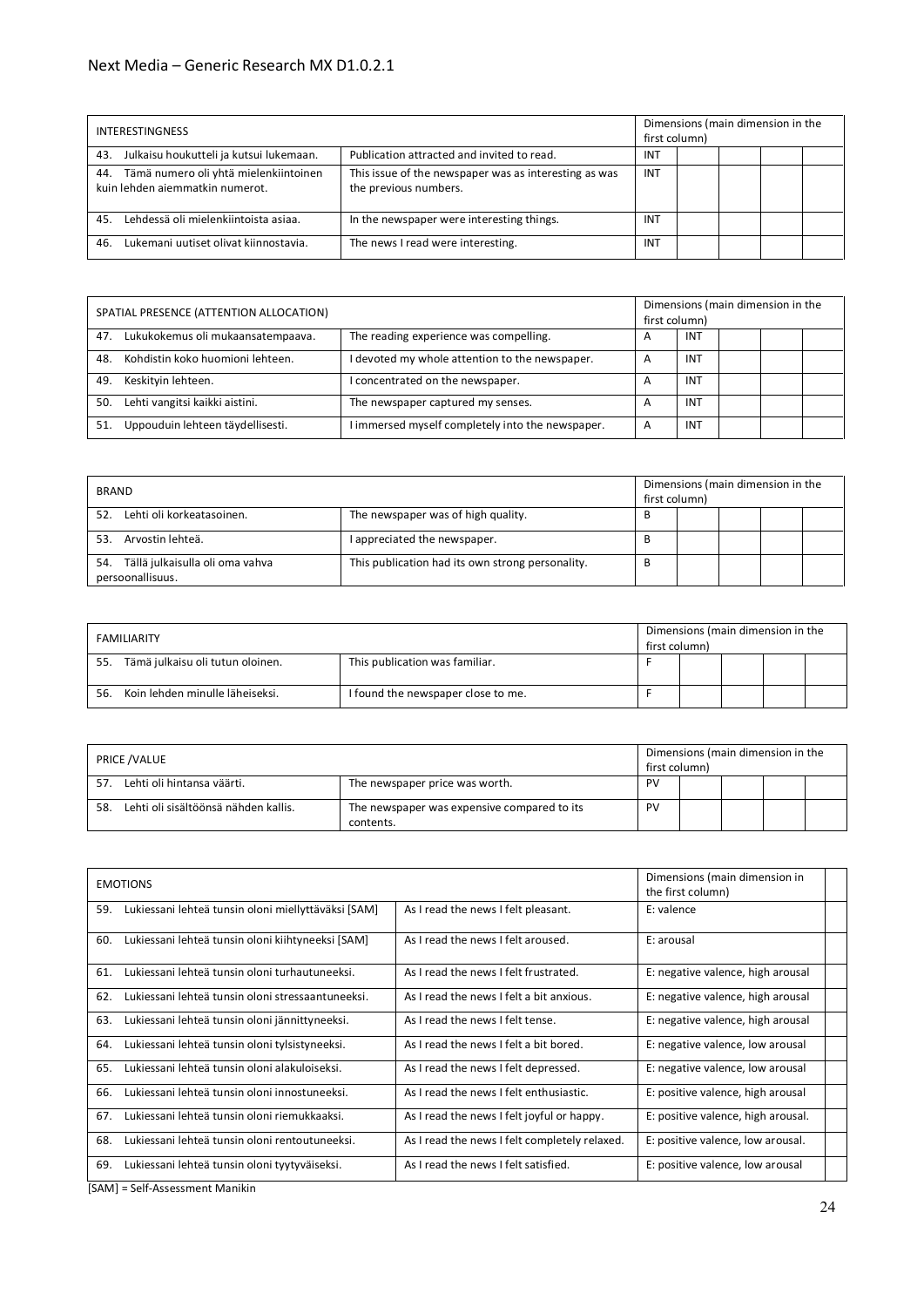#### Next Media – Generic Research MX D1.0.2.1

| <b>INTERACTIVITY</b>                                                      |                                                                                             |    | Dimensions (main dimension in the<br>first column) |  |  |  |
|---------------------------------------------------------------------------|---------------------------------------------------------------------------------------------|----|----------------------------------------------------|--|--|--|
| Julkaisua oli helppo selailla.<br>70.                                     | The publication was easy to browse.                                                         | la |                                                    |  |  |  |
| Oli vaikea löytää hyödyllistä tietoa, koska<br>71.<br>kaikkea oli liikaa. | I felt I did not get much useful information simply<br>because it had too much information. | la |                                                    |  |  |  |
| 72. Hallitsin tilanteen etenemistä lukiessani<br>lehteä.                  | was in control over the pace when reading/using<br>Helsingin Sanomat.                       | la |                                                    |  |  |  |
| Lukiessani lehteä pystyin hyppimään<br>73.<br>nopeasti sivulta toiselle.  | While I was reading Helsingin Sanomat, I could quickly<br>jump from one page to another.    | la |                                                    |  |  |  |
| Jutut aukesivat luettavaksi pitkällä<br>74.<br>viiveellä.                 | I could obtain information in Helsingin Sanomat with<br>considerable delay only.            | la |                                                    |  |  |  |
| Lehden jutuista olisi tarvittaessa helppo<br>75.<br>antaa palautetta.     | It would be easy to provide feedback on newspaper's<br>articles if necessary.               | la |                                                    |  |  |  |
| Jos haluaisin, lehden toimittajiin olisi<br>76.<br>helppo saada yhteyttä. | If I would like, it would be easy to get in touch with the<br>newspaper's journalists.      | la |                                                    |  |  |  |

| UNDERSTANDABILITY                                         |                                          | first column) |  |  | Dimensions (main dimension in the |  |
|-----------------------------------------------------------|------------------------------------------|---------------|--|--|-----------------------------------|--|
| Lukemani uutiset olivat helposti<br>77.<br>ymmärrettäviä. | The news I read were easy to understand. |               |  |  |                                   |  |

| OVERALL Media Experience                    |                                          |  |
|---------------------------------------------|------------------------------------------|--|
| Lukukokemus oli kokonaisuutena hyvä.<br>78. | The reading experience was overall good. |  |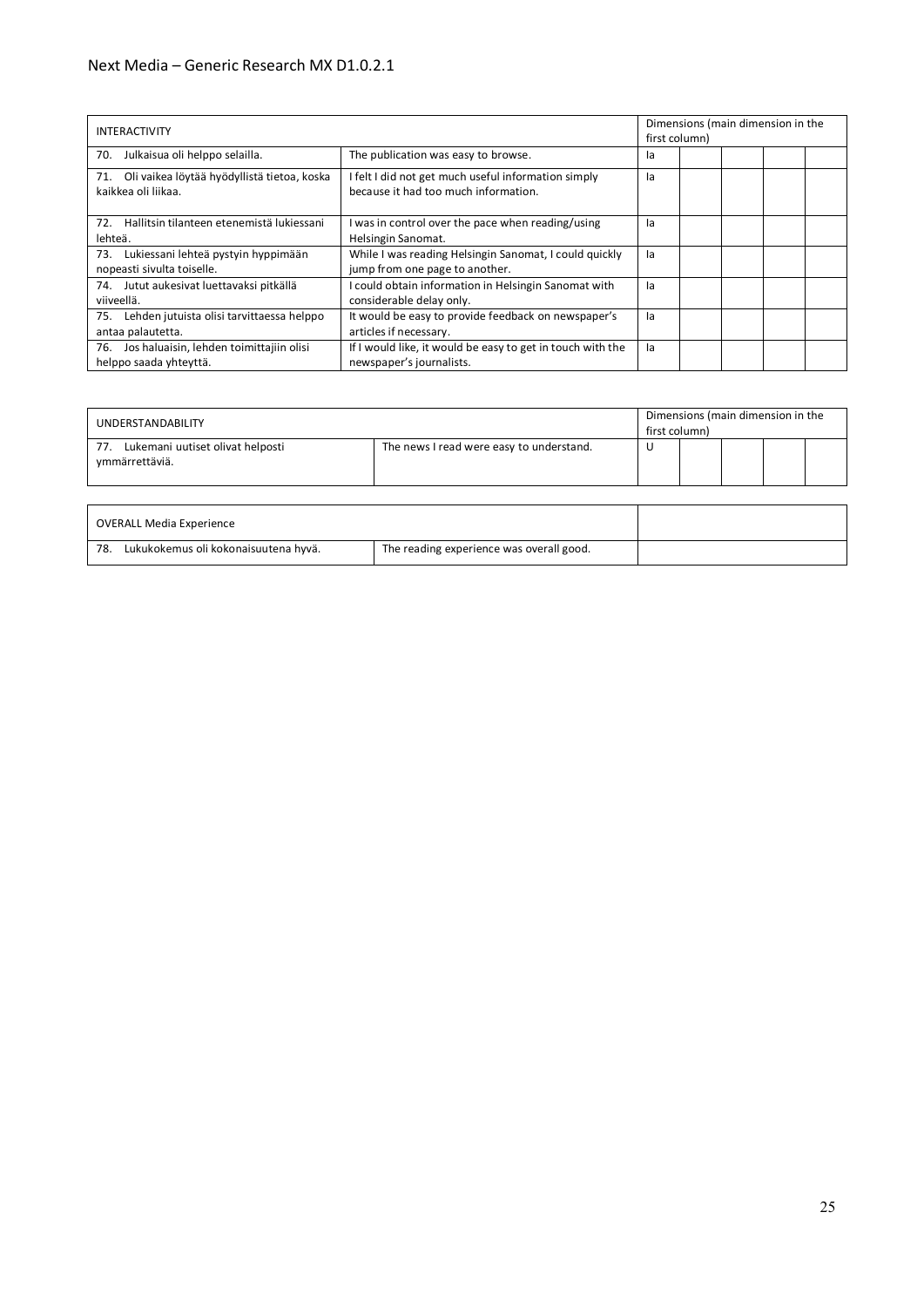# **Background information**

**1. Ikä**: …. vuotta

**2. Sukupuoli**

Mies Nainen

## **3. Koulutustasosi (valitse korkein suorittamasi tutkinto):**

Peruskoulu Ammattikoulu Lukio Ammattikorkeakoulu Alempi korkeakoulututkinto Ylempi korkeakoulututkinto Lisensiaatti Tohtori **4. Oletkö tällä hetkellä opiskelija?** 

Kyllä En

#### **5. Kuinka paljon aikaisempaa kokemusta sinulla on kosketusnäytöllisten digitaalisten lukulaitteiden käyttämisestä (iPad tai vastaava)? \***

Ei ollenkaan Hyvin vähän Vähän Paljon Hyvin paljon

#### **6. Kuinka kauan olet ollut HS:n tilaaja nyt:**

En ole täällä hetkellä HS:n tilaaja 6 kk 1 vuosi 2 vuotta 3 vuotta 4 vuotta 5 vuotta enemmän kuin 5 vuotta

#### **7. Kuinka kiinnostavina pidät seuraavia Helsingin Sanomien osioita? \***

|                 | ei ollenkaan | ei kovin    | hieman      | kiinnostava | erittäin    |
|-----------------|--------------|-------------|-------------|-------------|-------------|
|                 | kiinnostava  | kiinnostava | kiinnostava |             | kiinnostava |
| Pääkirjoitukset |              |             |             |             |             |
| Kotimaa         |              |             |             |             |             |
| Kaupunki        |              |             |             |             |             |
| <b>Talous</b>   |              |             |             |             |             |
| Ulkomaat        |              |             |             |             |             |
| Kulttuuri       |              |             |             |             |             |
| Urheilu         |              |             |             |             |             |
| Mielipide       |              |             |             |             |             |
| Ihmiset*        |              |             |             |             |             |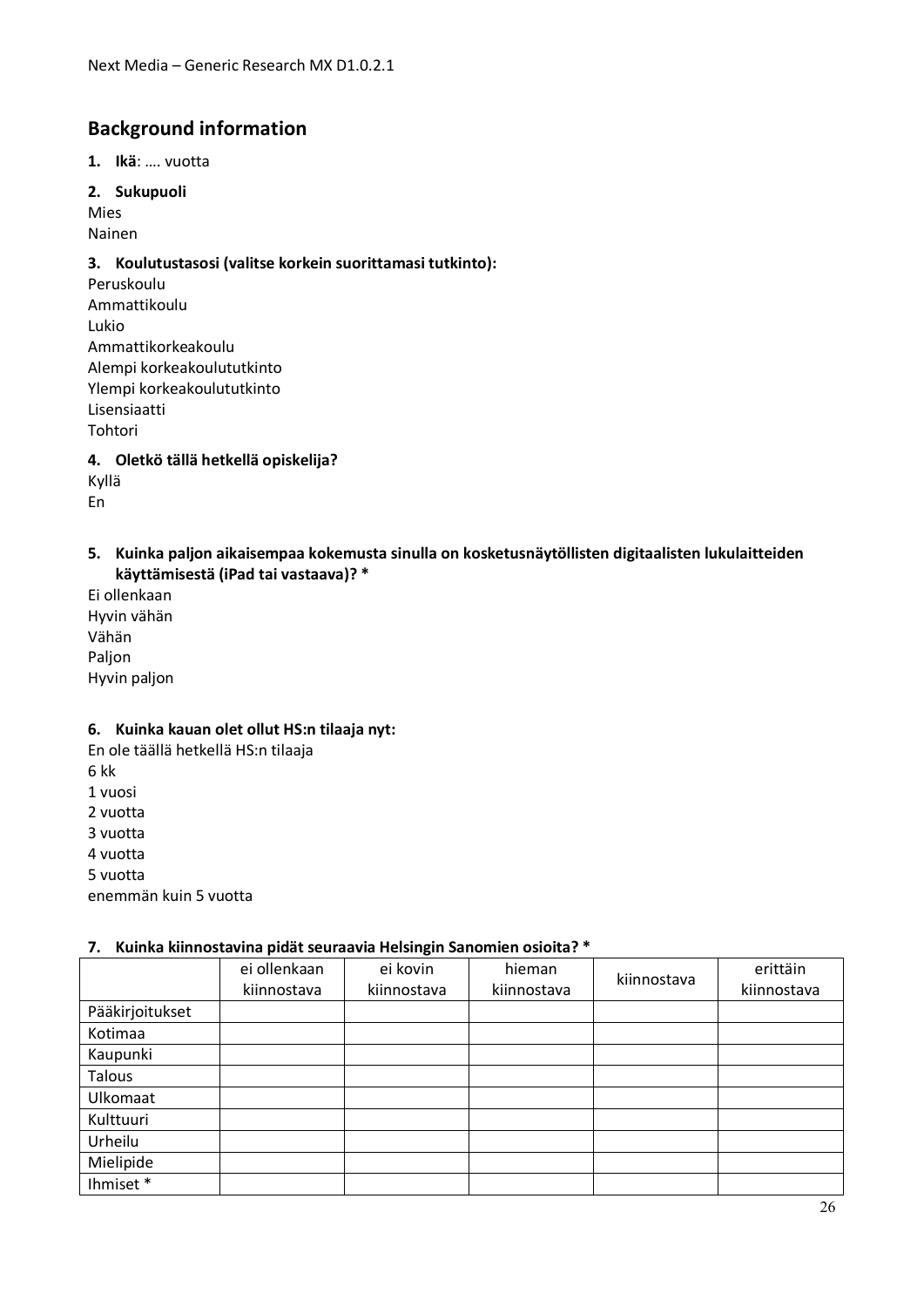#### **8. Kuinka kiinnostavina pidät seuraavia Helsingin Sanomien osioita? \***

|                    | ei ollenkaan<br>kiinnostava | ei kovin<br>kiinnostava | hieman<br>kiinnostava | kiinnostava | erittäin<br>kiinnostava |
|--------------------|-----------------------------|-------------------------|-----------------------|-------------|-------------------------|
| Sää                |                             |                         |                       |             |                         |
| Elämä              |                             |                         |                       |             |                         |
| Tiede              |                             |                         |                       |             |                         |
| Kuluttaja          |                             |                         |                       |             |                         |
| Ruoka              |                             |                         |                       |             |                         |
| Matka              |                             |                         |                       |             |                         |
| Työpaikat          |                             |                         |                       |             |                         |
| Markkinapaikat     |                             |                         |                       |             |                         |
| Sarjakuvat         |                             |                         |                       |             |                         |
| Radio ja Televisio |                             |                         |                       |             |                         |
| Sunnuntai          |                             |                         |                       |             |                         |
| Koti               |                             |                         |                       |             |                         |
| Mainokset*         |                             |                         |                       |             |                         |

#### **9. Tulisin hyvin toimeen ilman HS:a**

Täysin eri mieltä Jokseenkin eri mieltä Ei eri eikä samaa mieltä Jokseenkin samaa mieltä Täysin samaa mieltä

#### **10. Syvennyn lukemiini lehtiuutisiin yleensä huolella.**

Täysin eri mieltä Jokseenkin eri mieltä Ei eri eikä samaa mieltä Jokseenkin samaa mieltä Täysin samaa mieltä

#### **11. Tapani lukea lehti on enemmän systemaattinen kuin selaileva.**

Täysin eri mieltä Jokseenkin eri mieltä Ei eri eikä samaa mieltä Jokseenkin samaa mieltä Täysin samaa mieltä